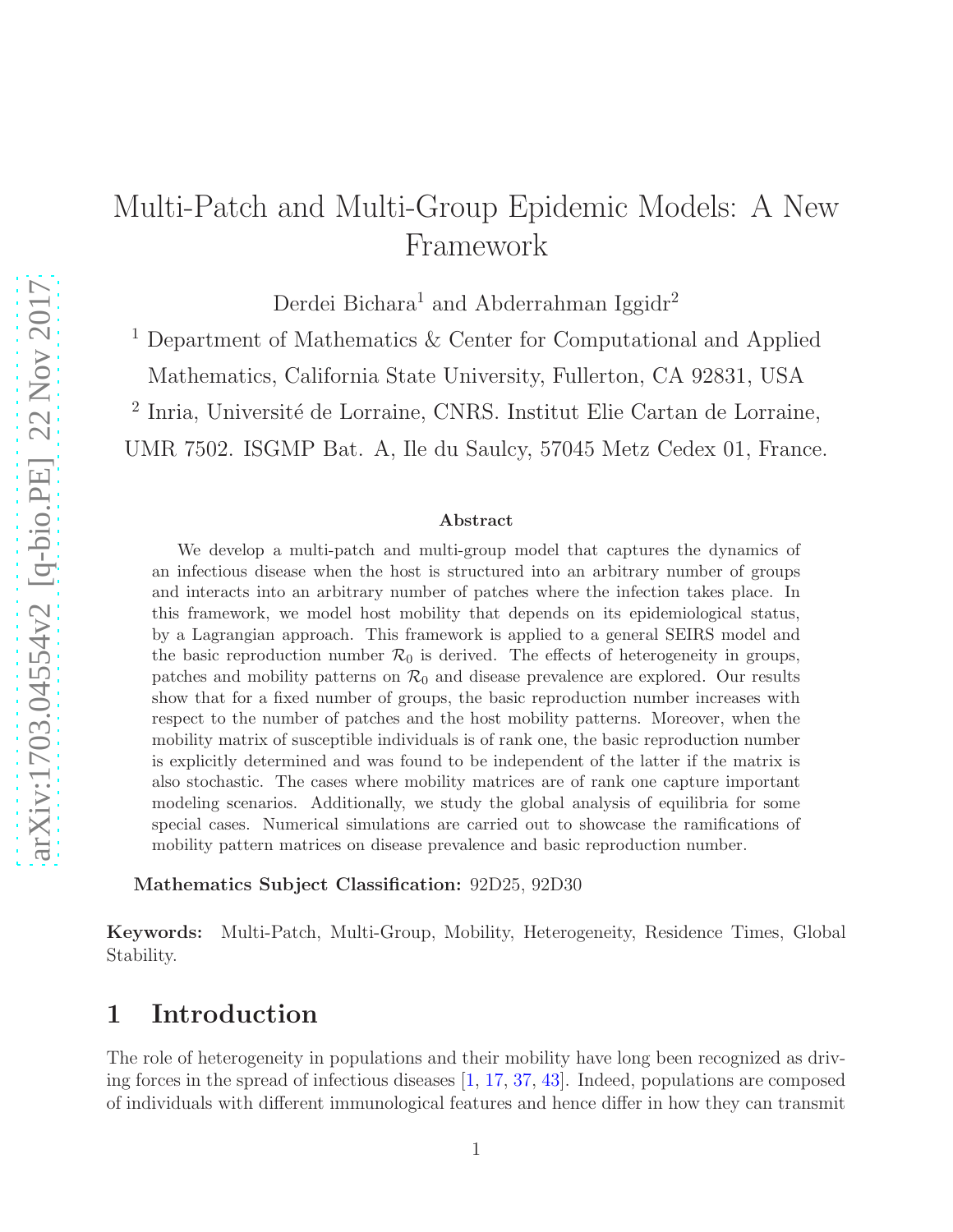or acquire an infection at a given time. These differences could result from demographic, host genetic or socio-economic factors [\[1\]](#page-25-0). Populations also move across different geographical landscapes, importing their disease history with them either by infecting or getting infected in the host/visiting location.

While the concept of modeling epidemiological heterogeneity within a population goes back to Kermack and McKendrick in modeling the age of infection [\[31\]](#page-27-0), the approach gained prominence with Yorke and Lajmonivich's seminal paper [\[32\]](#page-27-1) on the spread of gonorrhea, a sexually transmitted disease. An abundant and varied literature have followed on understanding the effects of "superspreaders " which are core groups on the disease dynamics [\[11,](#page-25-1) [13,](#page-26-1) [29,](#page-27-2) [28,](#page-27-3) [47\]](#page-28-2) or related multi-group models [\[10,](#page-25-2) [20,](#page-26-2) [22,](#page-26-3) [25,](#page-27-4) [35,](#page-27-5) [40,](#page-28-3) [43\]](#page-28-1) (and the references therein). Similarly, spatial heterogeneity in epidemiology has been extensively explored in different settings. Continuum models of dispersal have been investigated through diffusion equations [\[34\]](#page-27-6) whereas *islands* models have been dealt through metapopulation approach  $[2, 3, 4, 26, 27, 41, 42]$  $[2, 3, 4, 26, 27, 41, 42]$  $[2, 3, 4, 26, 27, 41, 42]$  $[2, 3, 4, 26, 27, 41, 42]$  $[2, 3, 4, 26, 27, 41, 42]$  $[2, 3, 4, 26, 27, 41, 42]$  $[2, 3, 4, 26, 27, 41, 42]$  $[2, 3, 4, 26, 27, 41, 42]$  $[2, 3, 4, 26, 27, 41, 42]$  $[2, 3, 4, 26, 27, 41, 42]$  $[2, 3, 4, 26, 27, 41, 42]$  $[2, 3, 4, 26, 27, 41, 42]$ , defined here as continuous models with discrete dispersal.

Although the importance and the complete or partial analysis of these two types of heterogeneities have been studied separately in the aforementioned papers, little attention has been given to the simultaneous consideration of groups and spacial heterogeneities. Moreover, previous studies on multi-group rely on differential susceptibility in each group through the WAIFW (Who Acquires Infection From Whom [\[1\]](#page-25-0)) matrices which, we argue, are difficult to quantify. Similarly, in metapopulation (Eulerian) settings, the movement of individuals between patches is captured in terms of flux of population, making it nearly impossible to track the life-history of individuals after the interpatch mixing.

In this paper, we introduce a general modeling framework that structures populations into an arbitrary number of groups (e.g. demographic, ethnic or socio-economic grouping). These populations, with different health statuses, spend certain amounts of time in an arbitrary number of locations, or *patches*, where they could get infected or infect others. Each patch is defined by a particular risk of infection tied to environmental conditions of each patch. This approach allows us to track individuals of each group over time and to avoid the use of differential susceptibility of individuals or groups, which is theoretically nice but practically difficult to assess. The likelihood of infection depends both on the time one spends (in a particular patch) and the risk associated with that patch. Moreover, we incorporate individuals' behavioral decisions through differential residence times. Indeed, individuals of the same group spend different amounts of time in different areas depending on their epidemiological conditions. We also considered two cases of the general framework, that are particularly important from modeling standpoint: when the susceptible and/or infected individuals of different groups have proportional residence times in different patches. That is, when the mobility matrix of susceptible (or infected) individuals,  $\mathbb M$  (or  $\mathbb P$ ) is of rank one. In these cases, we obtain explicit expressions of the basic reproduction number in terms of mobility patterns. It turns out that if M is of rank one and stochastic, the basic reproduction number is independent of the mobility patterns of susceptible host.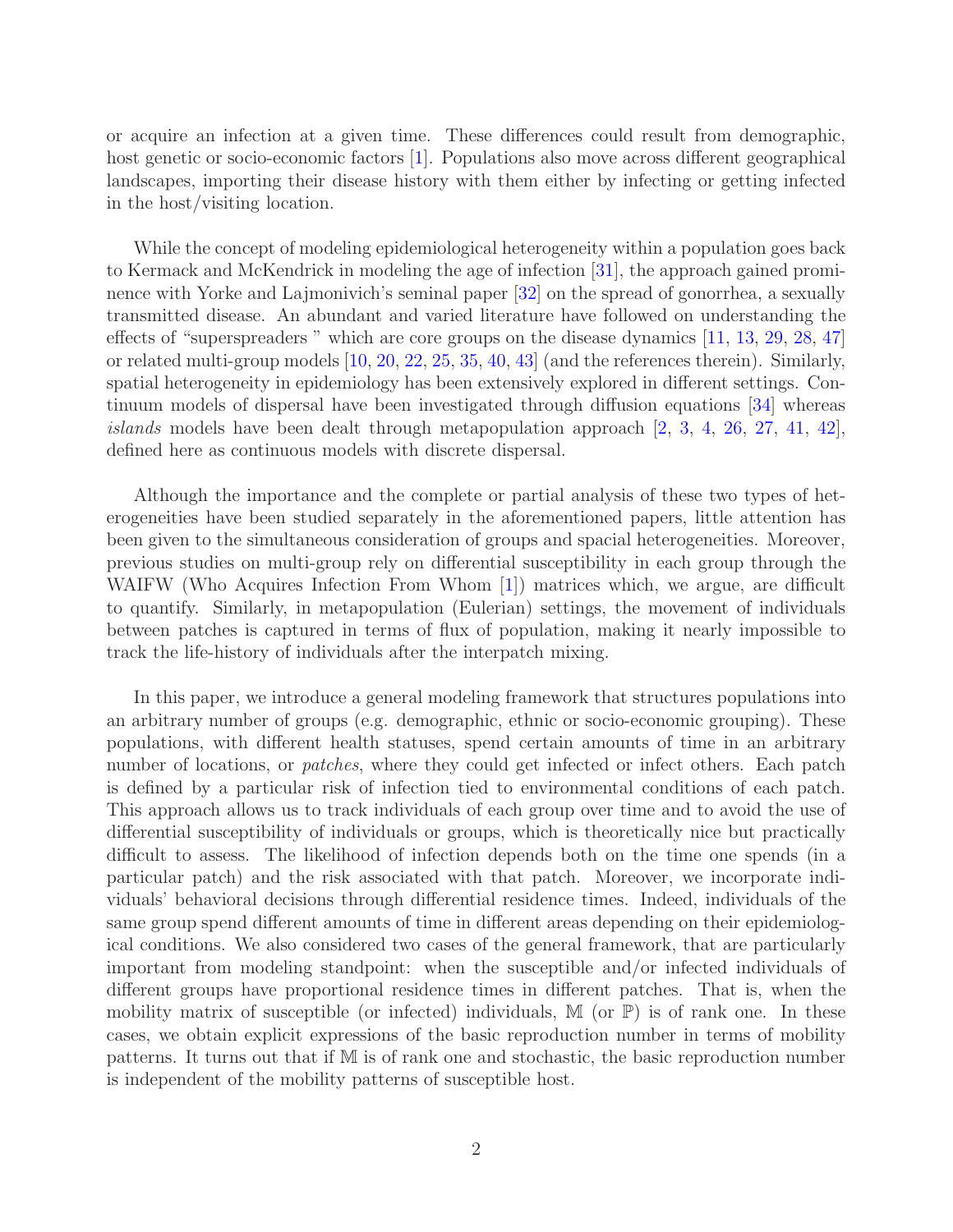In short, we address how group heterogeneity, or groupness, patch heterogeneity, or patchiness, mobility patterns and behavior each alter or mitigate disease dynamics. In this sense, our paper is a direct extension of [\[7,](#page-25-6) [8,](#page-25-7) [9,](#page-25-8) [12\]](#page-26-4) but also other studies that capture dispersal through Lagrangian approaches – in which it is possible to track host movement after the interpatch mixing –  $[15, 26, 38, 39]$  $[15, 26, 38, 39]$  $[15, 26, 38, 39]$  $[15, 26, 38, 39]$  $[15, 26, 38, 39]$  $[15, 26, 38, 39]$  and a recent paper  $[19]$  that investigates the effects of daily movements in the context of Dengue.

The paper is organized as follows. Section [2](#page-2-0) explains the model derivation, states the basic properties and the computation of the basic reproduction number  $\mathcal{R}_0(u, v)$  for u groups and v patches. Section [3](#page-7-0) investigates the role of patch and group heterogeneity on the basic reproduction number, and how dispersal patterns alter  $\mathcal{R}_0(u, v)$  and the disease prevalence. Section [5](#page-18-0) is devoted to the existence, uniqueness and stability of equilibria for the considered system under certain conditions. Finally, Section [6](#page-23-0) is dedicated to concluding remarks and discussions.

## <span id="page-2-0"></span>2 Derivation of the model

We consider a population that is structured in an arbitrarliy many u groups interacting in  $v$ patches. We consider a typical disease captured by an SEIRS structure. Naturally,  $S_i$ ,  $E_i$ ,  $I_i$ and  $R_i$  are the susceptible, latent, infectious and recovered individuals of Group i respectively. The population of each group is denoted by  $N_i = S_i + E_i + I_i + R_i$ , for  $i = 1, ..., u$ . Individuals of Group i spend on average some time in Patch  $j, j = 1, \ldots, v$ . The susceptible, latent, infected and recovered populations of group i spend  $m_{ij}$ ,  $n_{ij}$ ,  $p_{ij}$  and  $q_{ij}$  proportion of times respectively in Patch j, for  $j = 1, \ldots, v$ . At time t, the *effective* population of Patch j is  $N_j^{\text{eff}} = \sum_{k=1}^u (m_{kj}S_k + n_{kj}E_k + p_{kj}I_k + q_{kj}R_k)$ . This *effective* population of Patch j describes the temporal dynamics of the population in Patch  $j$  weighted by the mobility patterns of each group and each epidemiological status. Of this patch population,  $\sum_{k=1}^{u} p_{kj}I_k$  are infectious. The proportion of infectious individuals in Patch  $j$  is therefore,

$$
\frac{\sum_{k=1}^{u} p_{kj} I_k}{\sum_{k=1}^{u} (m_{kj} S_k + n_{kj} E_k + p_{kj} I_k + q_{kj} R_k)}
$$

Susceptible individuals of Group i could be infected in any Patch  $j, j = 1, \ldots, v$  while visiting there. Hence, the dynamics of susceptible of Group  $i$  is given by:

$$
\dot{S}_i = \Lambda_i - \sum_{j=1}^v \beta_j m_{ij} S_i \frac{\sum_{k=1}^u p_{kj} I_k}{\sum_{k=1}^u (m_{kj} S_k + n_{kj} E_k + p_{kj} I_k + q_{kj} R_k)} - \mu_i S_i + \eta_i R_i
$$

where  $\Lambda_i$  denotes a constant recruitment of susceptible individuals of Group i,  $\mu_i$  the natural death rate,  $\beta_j$  the risk of infection and  $\eta_i$  the immunity loss rate. The patch specific risk vector  $\mathcal{B} = (\beta_j)_{1 \leq j \leq v}$  is treated as constant. However, in Subsection [5.2,](#page-20-0) we also considered the case when this risk depends on the effective population size.

The latent individuals of Group i are generated through infection of susceptible and decreased by natural death and by becoming infectious at the rate  $\nu_i$ . Hence the dynamics of latent of Group *i*, for  $i = 1, \ldots, u$ , is given by: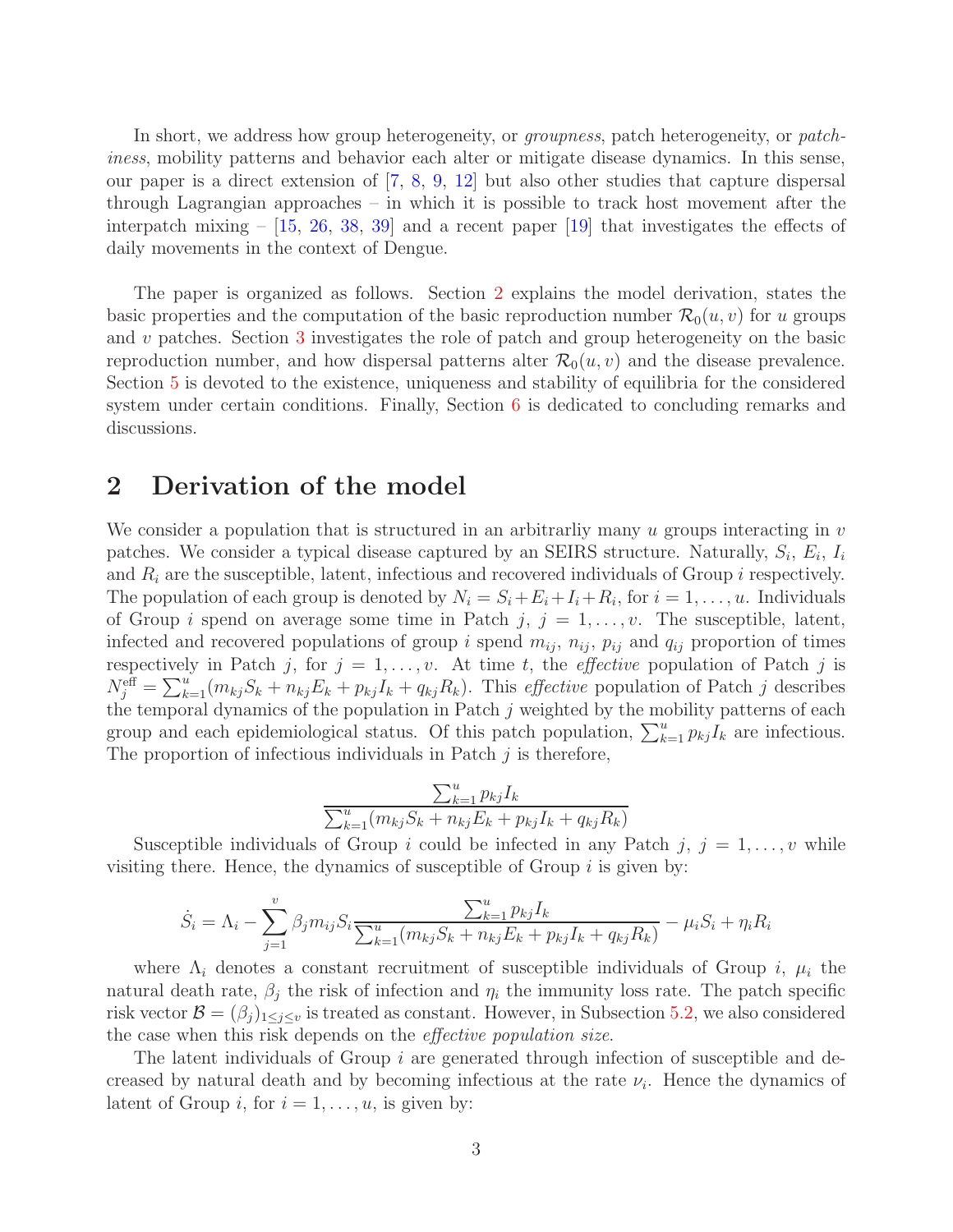$$
\dot{E}_i = \sum_{j=1}^v \beta_j m_{ij} S_i \frac{\sum_{k=1}^u p_{kj} I_k}{\sum_{k=1}^u (m_{kj} S_k + n_{kj} E_k + p_{kj} I_k + q_{kj} R_k)} - (\nu_i + \mu_i) E_i
$$

The dynamics of infectious individuals of Group  $i$  is given by

$$
\dot{I}_i = \nu_i E_i - (\gamma_i + \mu_i) I_i
$$

where  $\gamma_i$  is the recovery rate of infectious individuals. Finally, the dynamics of recovered individuals of Group  $i$  is:

<span id="page-3-1"></span><span id="page-3-0"></span>
$$
\dot{R}_i = \gamma_i I_i - (\eta_i + \mu_i) R_i
$$

The complete dynamics of u-groups and v-patches SEIRS epidemic model is given by the following system:

$$
\begin{cases}\n\dot{S}_i = \Lambda_i - \sum_{j=1}^v \beta_j m_{ij} S_i \frac{\sum_{k=1}^u p_{kj} I_k}{\sum_{k=1}^u (m_{kj} S_k + n_{kj} E_k + p_{kj} I_k + q_{kj} R_k)} - \mu_i S_i + \eta_i R_i, \\
\dot{E}_i = \sum_{j=1}^v \beta_j m_{ij} S_i \frac{\sum_{k=1}^u p_{kj} I_k}{\sum_{k=1}^u (m_{kj} S_k + n_{kj} E_k + p_{kj} I_k + q_{kj} R_k)} - (\nu_i + \mu_i) E_i \\
\dot{I}_i = \nu_i E_i - (\gamma_i + \mu_i + \delta_i) I_i \\
\dot{R}_i = \gamma_i I_i - (\eta_i + \mu_i) R_i\n\end{cases} (1)
$$

The description of parameters in Model [\(1\)](#page-3-0) is given in Table [1.](#page-4-0) These parameters are composed of three set of parameters: ecological/environmental (number of patches  $v$  and their risk B), epidemiological (Recruitment, death rates, recovery rate, etc) and behavioral (mobility matrices) parameters. A schematic description of the flow is given in Fig [1.](#page-5-0)

Model [\(1\)](#page-3-0) could be written in the compact form,

$$
\begin{cases}\n\dot{\mathbf{S}} = \mathbf{\Lambda} - \text{diag}(\mathbf{S}) \mathbb{M} \text{diag}(\mathcal{B}) \text{diag}^{-1} (\mathbb{M}^T \mathbf{S} + \mathbb{N}^T \mathbf{E} + \mathbb{P}^T \mathbf{I} + \mathbb{Q}^T \mathbf{R}) \mathbb{P}^T \mathbf{I} - \text{diag}(\mu) \mathbf{S} + \text{diag}(\eta) \mathbf{R} \\
\dot{\mathbf{E}} = \text{diag}(\mathbf{S}) \mathbb{M} \text{diag}(\mathcal{B}) \text{diag}^{-1} (\mathbb{M}^T \mathbf{S} + \mathbb{N}^T \mathbf{E} + \mathbb{P}^T \mathbf{I} + \mathbb{Q}^T \mathbf{R}) \mathbb{P}^T \mathbf{I} - \text{diag}(\nu + \mu) \mathbf{E} \\
\dot{\mathbf{I}} = \text{diag}(\nu) \mathbf{E} - \text{diag}(\gamma + \mu + \delta) \mathbf{I} \\
\dot{\mathbf{R}} = \text{diag}(\gamma) \mathbf{I} - \text{diag}(\eta + \mu) \mathbf{R}\n\end{cases} (2)
$$

where  $\mathbf{S} = [S_1, S_2, \dots, S_u]^T$ ,  $\mathbf{E} = [E_1, E_2, \dots, E_u]^T$ ,  $\mathbf{I} = [I_1, I_2, \dots, I_u]^T$  and  $\mathbf{R} = [R_1, R_2, \dots, R_u]^T$ . The matrices  $\mathbb{M} = (m_{ij})_{\substack{1 \leq i \leq u, \\ 1 \leq j \leq v}}$ ,  $\mathbb{N} = (n_{ij})_{\substack{1 \leq i \leq u, \\ 1 \leq j \leq v}}$ ,  $\mathbb{P} = (p_{ij})_{\substack{1 \leq i \leq u, \\ 1 \leq j \leq v}}$  and  $\mathbb{Q} = (q_{ij})_{\substack{1 \leq i \leq u, \\ 1 \leq j \leq v}}$  represent the residence time matrices of susceptible, latent, infectious and recovered individuals respectively. Moreover,  $\mathbf{\Lambda} = [\Lambda_1, \Lambda_2, \ldots, \Lambda_u]^T$ ,  $\mathcal{B} = [\beta_1, \beta_2, \ldots, \beta_v]^T$ ,  $\mu = [\mu_1, \mu_2, \ldots, \mu_u]^T$ ,  $\nu = [\nu_1, \nu_2, \dots, \nu_u]^T$ ,  $\gamma = [\gamma_1, \gamma_2, \dots, \gamma_u]^T$ ,  $\delta = [\delta_1, \delta_2, \dots, \delta_u]^T$  and  $\eta = [\eta_1, \eta_2, \dots, \eta_u]^T$ .

Model [\(2\)](#page-3-1) brings added value to the existing literature in the following ways:

1. The structure of the host population is different and independent from the patches where the infection takes place. Indeed, in the previous epidemic models describing human dispersal or mixing (Eulerian or Lagrangian), hosts' structure unit and the geographical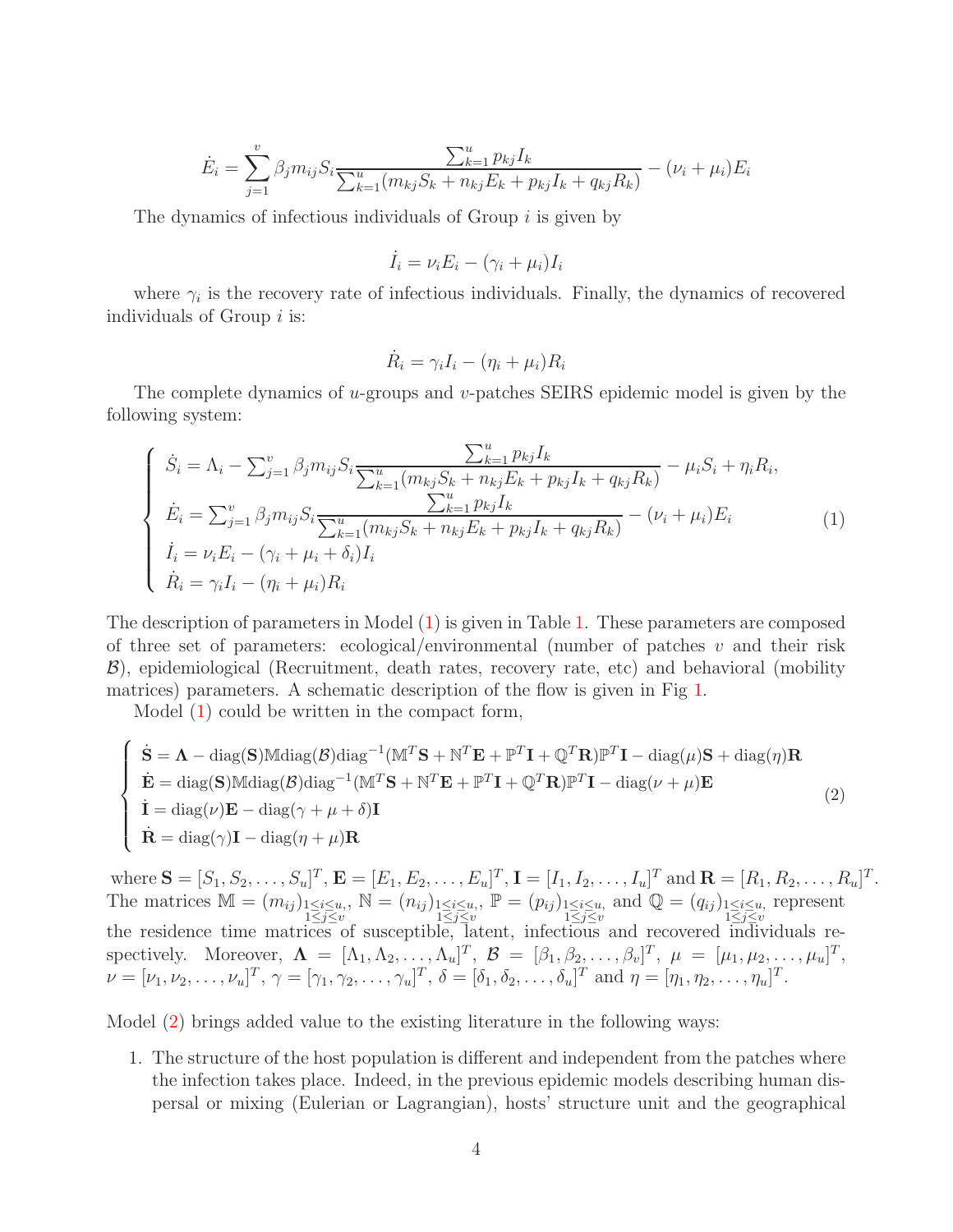<span id="page-4-0"></span>

| Parameters  | Description                                                                |
|-------------|----------------------------------------------------------------------------|
| $\Lambda_i$ | Recruitment of the susceptible individuals in Group $i$                    |
| $\beta_j$   | Instantaneous risk of infection in Patch $j$                               |
| $\mu_i$     | <i>Per capita</i> natural death rate of Group i                            |
| $\nu_i$     | <i>Per capita</i> rate at which latent in Group <i>i</i> become infectious |
| $\gamma_i$  | <i>Per capita</i> recovery rate of Group i                                 |
| $m_{ij}$    | Proportion of time susceptible individuals of Group $i$ spend in Patch $j$ |
| $n_{ij}$    | Proportion of time latent individuals of Group $i$ spend in Patch $j$      |
| $p_{ij}$    | Proportion of time infectious individuals of Group $i$ spend in Patch $j$  |
| $q_{ij}$    | Proportion of time recovered individuals of Group $i$ spend in Patch $j$   |
| $\eta_i$    | <i>Per capita</i> loss of immunity rate                                    |
| $\delta_i$  | <i>Per capita</i> disease induced death rate of Group i.                   |

Table 1: Description of the parameters used in System [\(1\)](#page-3-0).

landscape unit, be it group or patch, is the same and homogeneous in term of transmission rate. Our model captures added heterogeneity in the sense that we decouple the structure of the host to that of patches. For instance, our framework fits well for nosocomial diseases (hospital-acquired infections), where the hospitals could be treated as patches and host's groups as gender or age (see [\[18,](#page-26-7) [30\]](#page-27-9) for the effects of gender and age on nosocomial infections).

2. In our formulation, there is no need to measure contacts rates, a difficult task for nearly all diseases that are not either sexually transmitted or vector-borne. Each patch is defined by its specific risk of infection that could be tied to environmental or hygienic conditions. Hence, susceptibility is not individual-based nor group-based as in classical formulation of multi-group models (the contact matrices in these type of models are known as WAIFW, i.e., Who Acquires Infection From Whom [\[1\]](#page-25-0)), but a patch specific risk. In fact, our framework is capable of capturing a wide-range of modeling scenarios, including group-susceptibility. Indeed, if  $g_i$  is the risk of infection of Group  $i$ ,  $i = 1, 2, \ldots, u$ , it suffices to replace  $S_i$  by  $g_i S_i$  in only the infection terms in [\(1\)](#page-3-0). That is, the dynamics of susceptible and latent hosts, for  $i = 1, 2, \ldots, u$  will be:

$$
\dot{S}_i = \Lambda_i - \sum_{j=1}^v \beta_j m_{ij} g_i S_i \frac{\sum_{k=1}^u p_{kj} I_k}{\sum_{k=1}^u (m_{kj} S_k + n_{kj} E_k + p_{kj} I_k + q_{kj} R_k)} - \mu_i S_i + \eta_i R_i,
$$

and

$$
\dot{E}_i = \sum_{j=1}^v \beta_j m_{ij} g_i S_i \frac{\sum_{k=1}^u p_{kj} I_k}{\sum_{k=1}^u (m_{kj} S_k + n_{kj} E_k + p_{kj} I_k + q_{kj} R_k)} - (\nu_i + \mu_i) E_i.
$$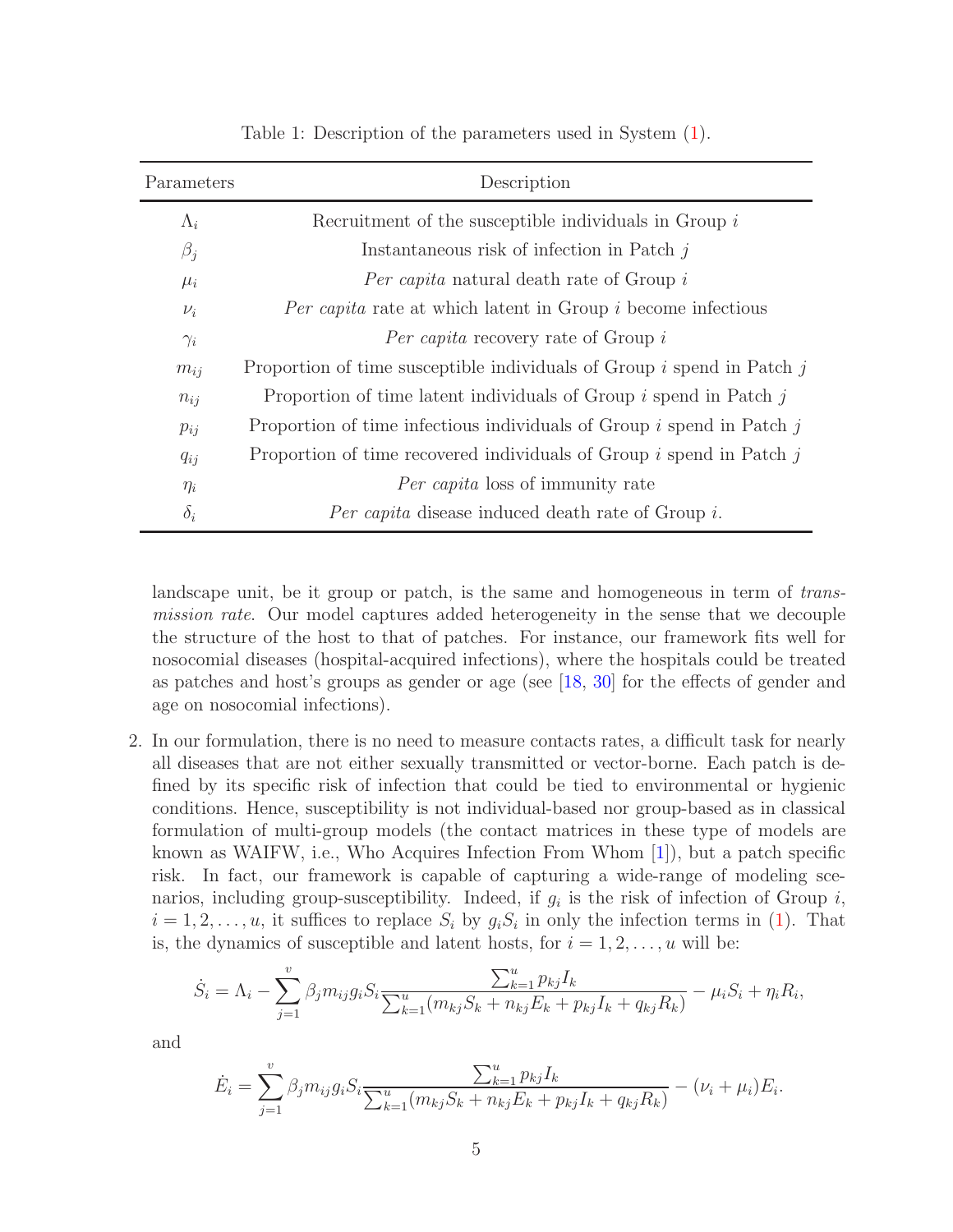<span id="page-5-0"></span>

Figure 1: Flow diagram of Model [1.](#page-3-0)

For the sake of simplicity, we considered the case where all host groups have the same risk of infection, though all the results obtained in this paper hold without this simplification.

The risk in each patch may be fixed, as in Model [\(2\)](#page-3-1), or variable and dependent of the effective patch population (See Subsection [5.2\)](#page-20-0). The prospect of infection is tied to the environmental risk and time spent in that environment. This fits, for example, pandemic influenza in schools and, again, the nosocomial infections (length of stay in hospitals and their corresponding risks). These residences times and patch related risks are easier to quantify than contact rates. This paper extend earlier results in [\[7,](#page-25-6) [9\]](#page-25-8).

- 3. The model allows individuals of different groups to move across patches without losing their identities. This approach allows a more targeted control strategy for public health benefit. Therefore, the model follows a Lagrangian approach and generalize [\[7,](#page-25-6) [9,](#page-25-8) [15,](#page-26-5) [26,](#page-27-7) [38,](#page-28-6) [39\]](#page-28-7).
- 4. There are different mobility patterns depending on the epidemiological class of individuals. This allows us to highlight and assess the effects of hosts' behavior through social distancing and their predilection for specific patches on the disease dynamics. Although the differential mobility have been considered in an Eulerian setting  $[41, 46]$  $[41, 46]$ , its incorporation in a Lagrangian setting is new and is an extension of [\[7,](#page-25-6) [9,](#page-25-8) [15,](#page-26-5) [19,](#page-26-6) [26,](#page-27-7) [38,](#page-28-6) [39\]](#page-28-7)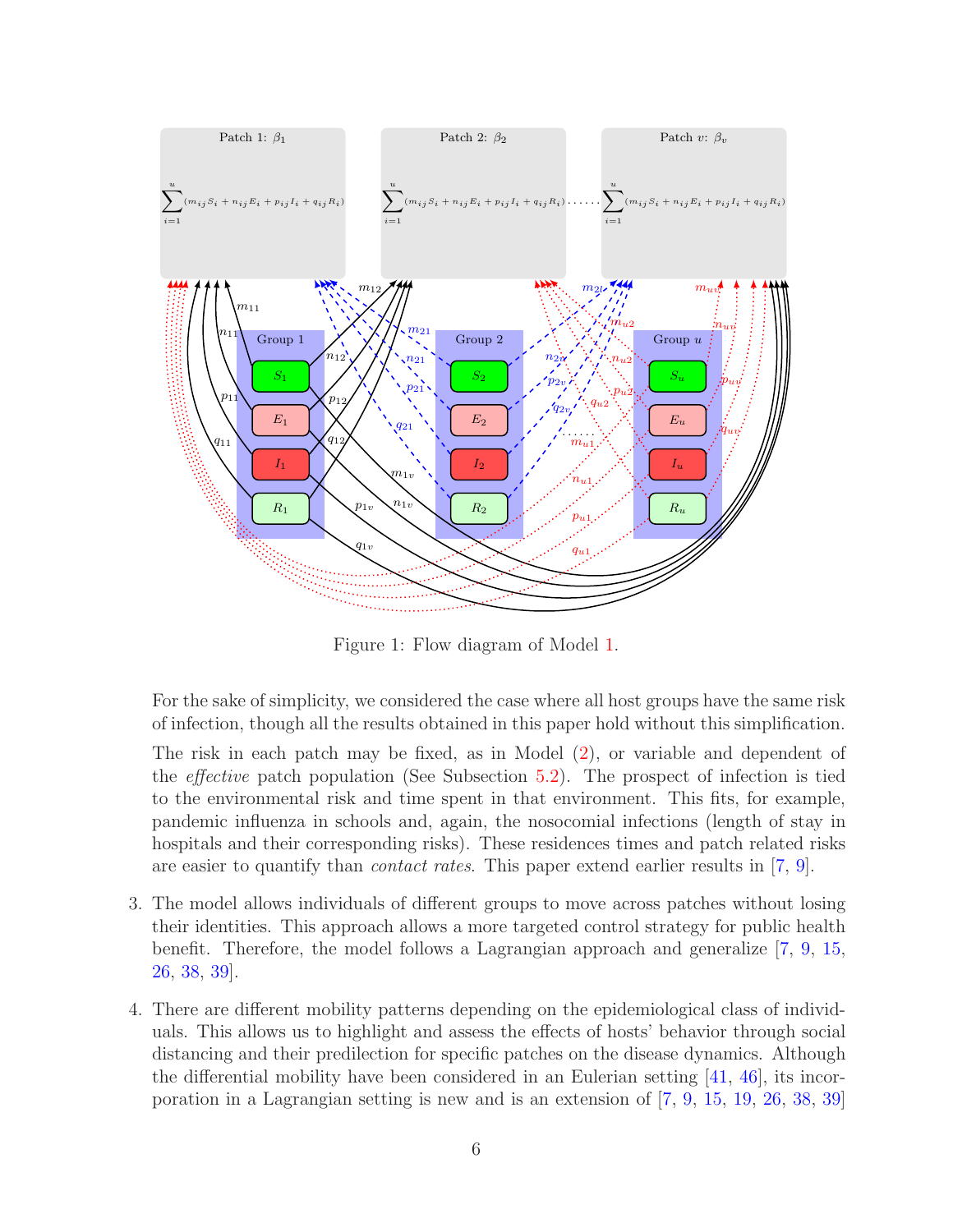(for which mobility is independent of hosts' epidemiological class).

5. In this framework, we consider only patches where the infection takes place (hospitals, schools, malls, etc) whereas previous models suppose that the patches are distributed over the whole space. In short, the mobility matrices are not assumed to be stochastic.In this case, a natural condition on the mobility matrices arises:  $X1 \leq 1$ , for  $\mathbb{X} \in \{ \mathbb{M}, \mathbb{N}, \mathbb{P}, \mathbb{Q} \}$ , where 1 is the vector whose components are all equal to unity. These conditions stem from the fact that the added proportion of time spend in all patches cannot be more that 100%. However, as pointed out by a reviewer, the stochasticity of the mobility matrices is not really restrictive. Indeed, as we are considering an arbitrary number of patches, we can, without loss of generality, add an additional patch within which individuals spent "the rest of their time" and where no infection takes place in it. That is,  $\beta_{v+1} = 0$ .

We denote by  $N$  the vector of populations of each group. The dynamics of the population in each group is given by the following:

$$
\dot{\mathbf{N}} = \mathbf{\Lambda} - \mu \circ \mathbf{N} - \delta \circ \mathbf{I} \le \mathbf{\Lambda} - \mu \circ \mathbf{N}
$$

where ∘ denotes the Hadamard product. Thus, the set defined by

$$
\Omega = \left\{ (\mathbf{S}, \mathbf{E}, \mathbf{I}, \mathbf{R}) \in \mathbb{R}_+^{4u} \middle| \mathbf{S} + \mathbf{E} + \mathbf{I} + \mathbf{R} \le \mathbf{\Lambda} \circ \frac{1}{\mu} \right\}
$$

is a compact attracting positively invariant for System [\(2\)](#page-3-1).

The disease-free equilibrium (DFE) of System [\(2\)](#page-3-1) is given by  $(S^*, 0, 0, 0)$  where  $S^* = \Lambda \circ \frac{1}{\sigma^2}$  $\frac{1}{\mu}$ .

Remark 2.1. If the susceptible or infected individuals do not go to the patches where the infection takes place, either due to intervention strategy or social distancing, that is when the residence time matrices  $\mathbb M$  or  $\mathbb P$  are the null matrix (the susceptible individuals do not spend any time in the considered patches), the disease does not spread and eventually dies out.

We compute the basic reproduction number following [\[16,](#page-26-8) [44\]](#page-28-9). By decomposing the infected compartments of [\(2\)](#page-3-1) as a sum of new infection terms and transition terms,

$$
\begin{pmatrix}\n\dot{\mathbf{E}} \\
\dot{\mathbf{I}}\n\end{pmatrix} = \mathcal{F}(\mathbf{E}, \mathbf{I}) + \mathcal{V}(\mathbf{E}, \mathbf{I})
$$
\n
$$
= \begin{pmatrix}\n\text{diag}(\mathbf{S}) \text{Mdiag}(\mathcal{B}) \text{diag}^{-1} (\mathbb{M}^T \mathbf{S} + \mathbb{N}^T \mathbf{E} + \mathbb{P}^T \mathbf{I} + \mathbb{Q}^T \mathbf{R}) \mathbb{P}^T \mathbf{I} \\
0\n\end{pmatrix}
$$
\n
$$
+ \begin{pmatrix}\n-\text{diag}(\nu + \mu)\mathbf{E} \\
\text{diag}(\nu)\mathbf{E} - \text{diag}(\gamma + \mu + \delta)\mathbf{I}\n\end{pmatrix}
$$

The Jacobian matrix at the DFE of  $\mathcal{F}(E, I)$  and  $\mathcal{V}(E, I)$  are given by: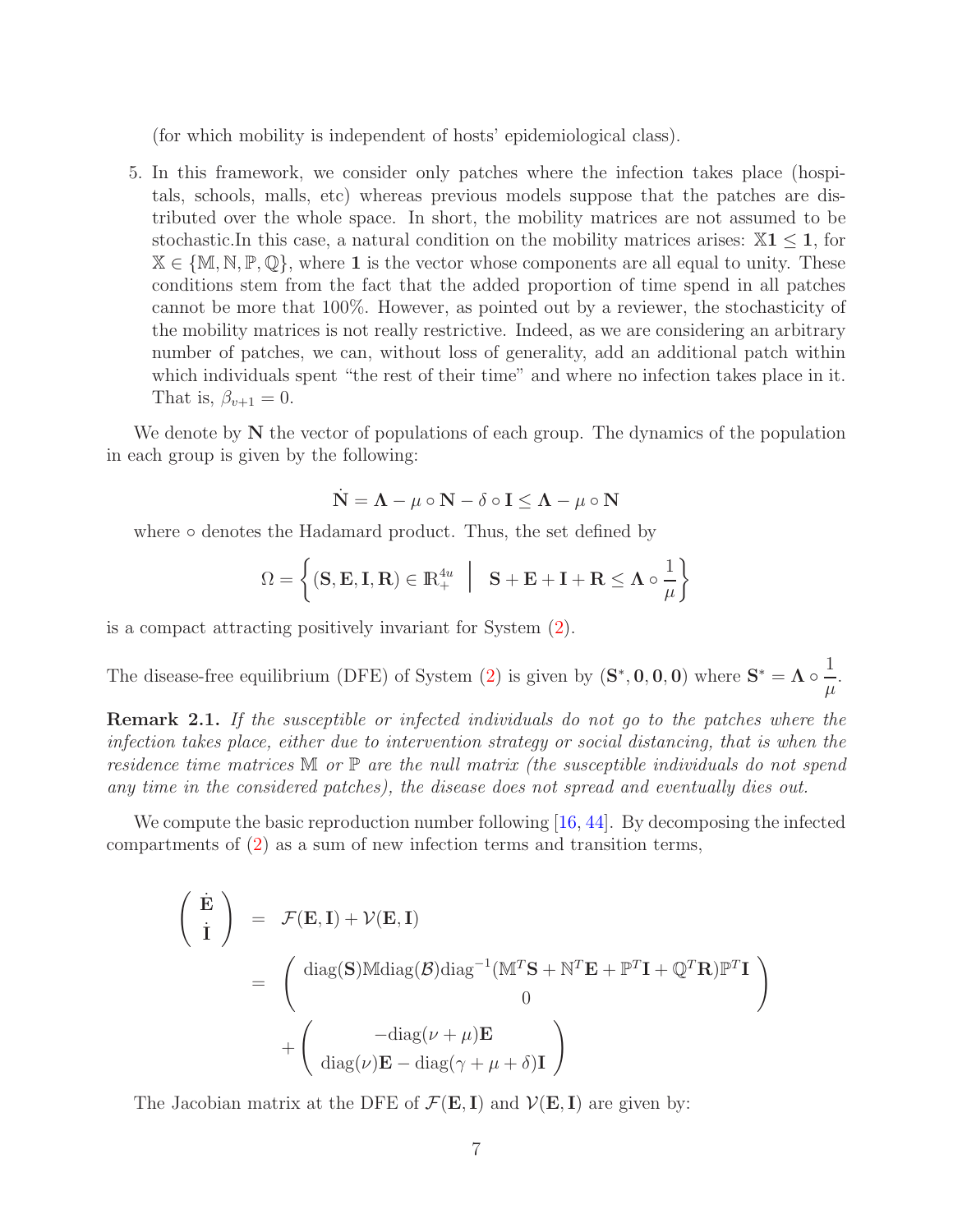$$
F = D\mathcal{F}(\mathbf{E}, \mathbf{I}) \Big|_{\text{DFE}} = \left( \begin{array}{cc} \mathbf{0}_{u,u} & \text{diag}(\mathbf{S}^*) \mathbb{M} \text{diag}(\mathcal{B}) \text{diag}^{-1} (\mathbb{M}^T \mathbf{S}^*) \mathbb{P}^T \\ \mathbf{0}_{u,u} & \mathbf{0}_{u,u} \end{array} \right)
$$

and,

$$
V = D\mathcal{V}(\mathbf{E}, \mathbf{I})\Big|_{\text{DFE}} = \begin{pmatrix} -\text{diag}(\mu + \nu) & \mathbf{0}_{u,u} \\ \text{diag}(\nu) & -\text{diag}(\mu + \gamma + \delta) \end{pmatrix}
$$

Hence, we obtain

$$
-V^{-1} = \begin{pmatrix} \text{diag}^{-1}(\mu + \nu) & \mathbf{0}_{u,u} \\ \text{diag}(\nu)\text{diag}^{-1}((\mu + \nu) \circ (\mu + \gamma + \delta)) & \text{diag}^{-1}(\mu + \gamma + \delta) \end{pmatrix}
$$

The basic reproduction number is the spectral radius of the next generation matrix

$$
-F V^{-1} = \begin{pmatrix} Z \text{diag}(\nu) \text{diag}^{-1}((\mu + \nu) \circ (\mu + \gamma + \delta)) & Z \text{diag}^{-1}(\mu + \gamma + \delta) \\ \mathbf{0}_{u,u} & \mathbf{0}_{u,u} \end{pmatrix}
$$

where

$$
Z = \text{diag}(\mathbf{S}^*) \mathbb{M} \text{diag}(\mathcal{B}) \text{diag}^{-1} (\mathbb{M}^T \mathbf{S}^*) \mathbb{P}^T
$$

Finally, the basic reproduction number for u groups and v patches is given by

$$
\mathcal{R}_0(u, v) = \rho(Z \text{diag}(\nu) \text{diag}^{-1}((\mu + \nu) \circ (\mu + \gamma + \delta)))
$$

The disease-free equilibrium is asymptotically stable whenever  $\mathcal{R}_0(u, v) < 1$  and unstable if  $\mathcal{R}_0(u, v) > 1$  [\[16,](#page-26-8) [44\]](#page-28-9).

# <span id="page-7-0"></span>3 Effects of heterogeneity on the basic reproduction number

In this section, we investigate the effects of *patchiness*, *groupness* and mobility on the basic reproduction number. More particularly, how the basic reproduction number changes its monotonicity with respect to the number of patches, groups and mobility patterns of individuals.

The following theorem gives the monotonicity of the basic reproduction with respect the residence times patterns of the infected individuals.

## <span id="page-7-1"></span>Theorem 3.1.

The basic reproduction number  $\mathcal{R}_0(u, v)$  is a nondecreasing function with respect to  $\mathbb{P}$ , that is, the infected individuals movement patterns.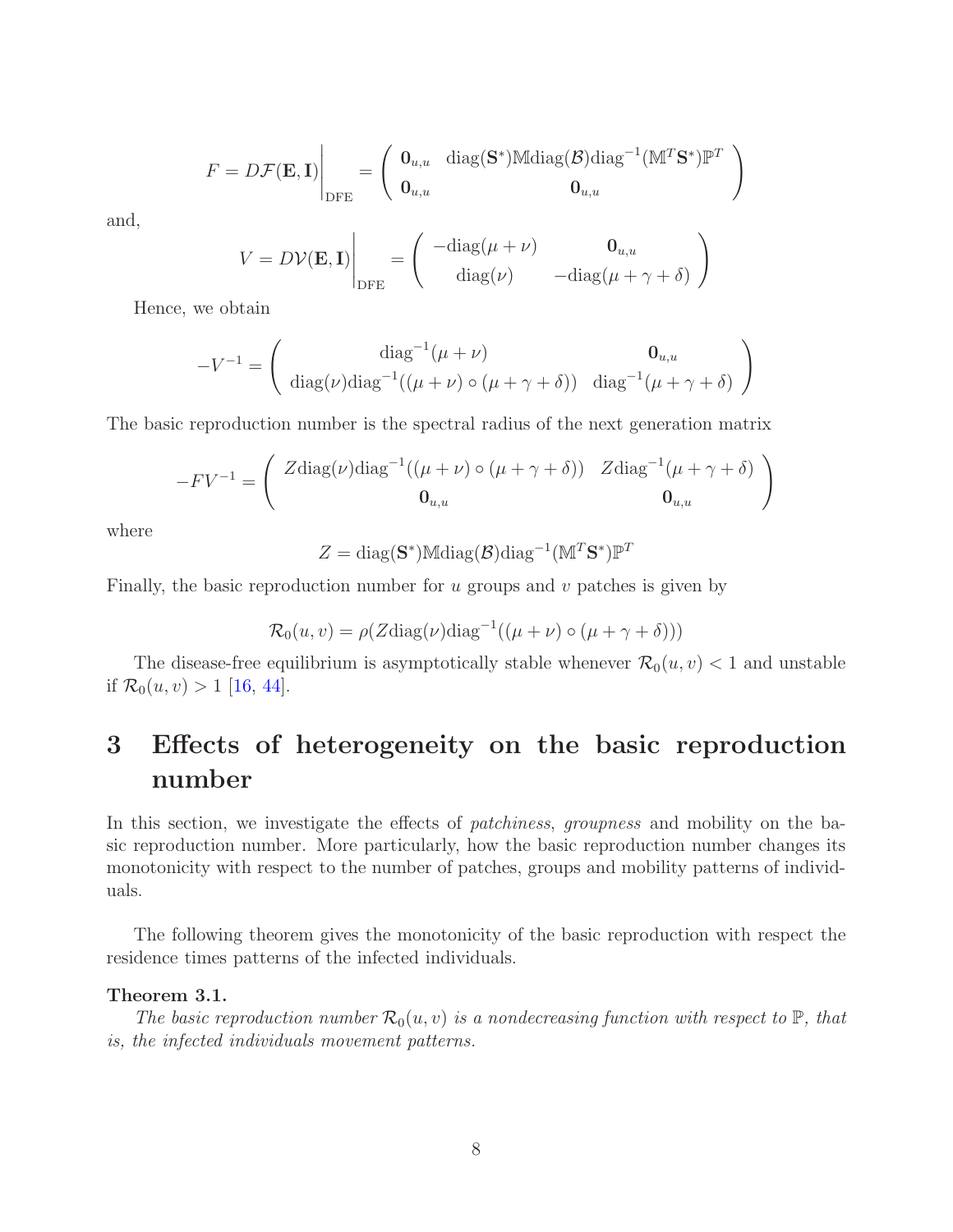Proof.

Recall that  $\mathcal{R}_0(u, v) = \rho(Z \text{diag}(\nu) \text{diag}^{-1}((\mu + \nu) \circ (\mu + \gamma + \delta)))$  where,

 $Z = \text{diag}(\mathbf{S}^*) \text{M} \text{diag}(\mathcal{B}) \text{diag}^{-1} (\mathbf{M}^T \mathbf{S}^*) \mathbb{P}^T$ . The matrix Z is linear in  $\mathbb{P}$  and has all non-negative entries. We consider the order relation for the matrices as follows:  $A \leq B$  if  $a_{ij} \leq b_{ij}$ , for all i and all j, where  $a_{ij}$  and  $b_{ij}$  are entries of A and B respectively. Also,  $A < B$  if  $A \leq B$  and  $A \neq B$ . Hence, since the Perron-Frobenius theorem [\[5\]](#page-25-9) (Corollary 1.5, page 27) guarantees that for any positives matrices A and B such that  $A \geq B \geq 0$ , then  $\rho(A) \geq \rho(B)$ , we deduce that, for any matrix  $\mathbb{P}' \geq \mathbb{P}$ ,

$$
\mathcal{R}_0(u, v, \mathbb{P}) = \rho(\text{diag}(\mathbf{S}^*) \mathbb{M} \text{diag}^{-1}(\mathcal{B}) \text{diag}(\mathbb{M}^T \mathbf{S}^*) \mathbb{P}^T \text{diag}(\nu) \text{diag}^{-1}((\mu + \nu) \circ (\mu + \gamma + \delta)))
$$
  
\n
$$
\leq \rho(\text{diag}(\mathbf{S}^*) \mathbb{M} \text{diag}(\mathcal{B}) \text{diag}^{-1}(\mathbb{M}^T \mathbf{S}^*) \mathbb{P}^T \text{diag}(\nu) \text{diag}^{-1}((\mu + \nu) \circ (\mu + \gamma + \delta)))
$$
  
\n
$$
:= \mathcal{R}_0(u, v, \mathbb{P}')
$$

The variation in monotonicity of  $\mathcal{R}_0(u, v)$  with respect to the residence times patterns of susceptible individuals, that is M, is more complicated and difficult to assess in general and even in some more restrictive particular cases (see Remark [3.2\)](#page-13-0).

□

Hereafter, we define two bounding quantities tied to the global basic reproduction number:

$$
\tilde{\mathcal{R}}_{0}^{i}(u,v) = \frac{\nu_{i}}{(\nu_{i} + \mu_{i})(\gamma_{i} + \mu_{i} + \delta_{i})} \sum_{j=1}^{v} \frac{\beta_{j} m_{ij} S_{i}^{*} p_{ij}}{\sum_{k=1}^{u} m_{kj} S_{k}^{*}}
$$
\n
$$
= \frac{\beta_{i} \nu_{i}}{(\nu_{i} + \mu_{i})(\gamma_{i} + \mu_{i} + \delta_{i})} \sum_{j=1}^{v} \left(\frac{\beta_{j}}{\beta_{i}}\right) \frac{m_{ij} S_{i}^{*} p_{ij}}{\sum_{k=1}^{u} m_{kj} S_{k}^{*}},
$$

and,

$$
\mathcal{R}_0^i = \frac{\nu_i}{(\mu_i + \nu_i)(\mu_i + \gamma_i + \delta_i)} \sum_{k=1}^v \beta_k p_{ik}
$$

It is worthwhile noting that  $\mathcal{R}_0^i = \mathcal{R}_0(1, v)$ . That is,  $\mathcal{R}_0^i$  is also the basic reproduction number of the global system in presence of one group only, namely the  $i^{th}$ , spread over v patches.  $\mathcal{R}_0^i$ could be seen as a group specific "reproduction number".

The quantity  $\tilde{\mathcal{R}}_0^i(u, v)$  could be heuristically seen as the sum of the average number of cases produced by an infected of group i over all patches, in presence of other groups.

In the following theorem, we explore how the general basic reproduction number  $\mathcal{R}_0(u, v)$ is tied to these specific reproduction numbers and whether it increases or decreases when the number of patches and/or groups changes. An underlying assumption in the following theorem is that when adding patches, the proportion of time spent in the existing patches remain exactly the same.

<span id="page-8-0"></span>Theorem 3.2.

We have the following inequalities: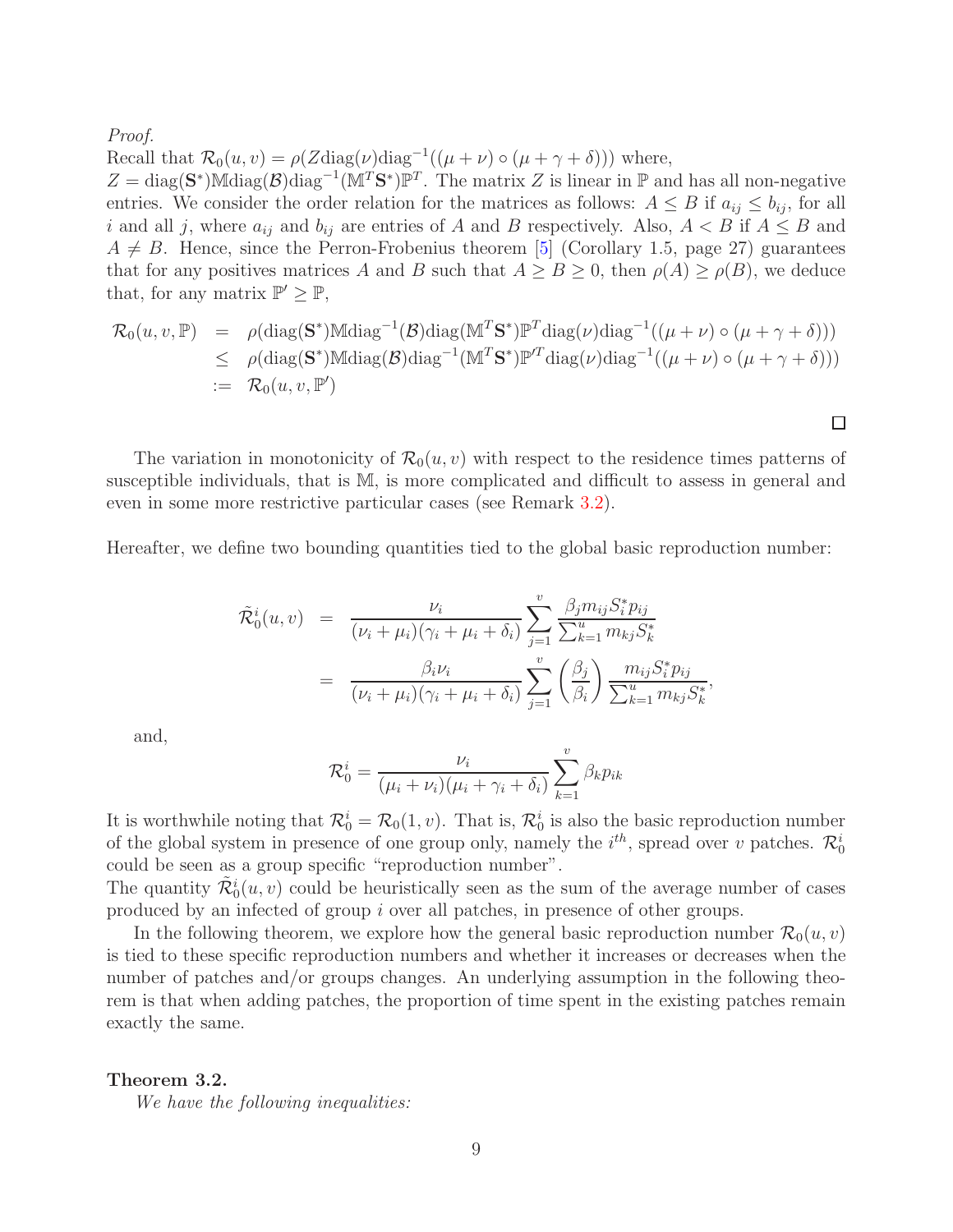1. 
$$
\max \left\{ \max_{i=1,...,u} \tilde{\mathcal{R}}_0^i(u,v), \min_{i=1,...,u} \mathcal{R}_0^i \right\} \leq \mathcal{R}_0(u,v) \leq \max_{i=1,...,u} \mathcal{R}_0^i
$$

- <span id="page-9-1"></span>2.  $\mathcal{R}_0(u, v) \geq \mathcal{R}_0(1, v) \geq \mathcal{R}_0(1, 1).$
- 3. For a fixed number of groups u,  $\mathcal{R}_0(u, v) \geq \mathcal{R}_0(u, v')$  where v and v' are integers such that  $v \geq v'$ .

## Proof.

1. We prove first that  $\mathcal{R}_0(u, v) \ge \max_{i=1,\dots,u} \tilde{\mathcal{R}}_0^i(u, v)$  and then  $\min_{i=1,\dots,n} \mathcal{R}_0^i \le \mathcal{R}_0(u, v) \le \max_{i=1,\dots,n} \mathcal{R}_0^i$ . Let  $e_i$  the *i*−th vector of the canonical basis of  $\mathbb{R}^{4u}$ . We have

$$
e_i^T
$$
diag( $\mathbf{S}^*$ ) $\mathbb{M} = (m_{i1}S_i^*, m_{i2}S_i^*, \dots, m_{iv}S_i^*)$ 

It follows that,

$$
e_i^T \text{diag}(\mathbf{S}^*) \text{Mdiag}(\mathcal{B}) = (\beta_1 m_{i1} S_i^*, \beta_2 m_{i2} S_i^*, \dots, \beta_v m_{iv} S_i^*)
$$

We also have

$$
\mathbb{M}^T \mathbf{S}^* = \begin{pmatrix} \sum_{k=1}^u m_{k1} S_k^* \\ \sum_{k=1}^u m_{k2} S_k^* \\ \vdots \\ \sum_{k=1}^u m_{kv} S_k^* \end{pmatrix}
$$

Since  $\mathbb{P}^T e_i$  is the *i*-th column of  $\mathbb{P}^T$ , we obtain:

diag<sup>-1</sup>(
$$
\mathbb{M}^T
$$
**S**<sup>\*</sup>) $\mathbb{P}^T e_i = \begin{pmatrix} \frac{p_{i1}}{\sum_{k=1}^u m_{k1} S_k^*} \\ \frac{p_{i2}}{\sum_{k=1}^u m_{k2} S_k^*} \\ \vdots \\ \frac{p_{iv}}{\sum_{k=1}^u m_{kv} S_k^*} \end{pmatrix}$ 

Hence, the diagonal elements of  $M \text{diag}(\mathcal{B}) \text{diag}(M^T S^*)^{-1} \mathbb{P}^T$  is given by

$$
e_i^T \text{diag}(\mathbf{S}^*) \text{Mdiag}(\mathcal{B}) \text{diag}^{-1}(\mathbb{M}^T \mathbf{S}^*) \mathbb{P}^T e_i = \frac{\beta_1 m_{i1} p_{i1} S_i^*}{\sum_{k=1}^u m_{k1} S_k^*} + \frac{\beta_2 m_{i2} p_{i2} S_i^*}{\sum_{k=1}^u m_{k2} S_k^*} + \dots + \frac{\beta_v m_{iv} p_{iv} S_i^*}{\sum_{k=1}^u m_{kv} S_k^*}
$$

$$
= \sum_{j=1}^v \frac{\beta_j m_{ij} p_{ij} S_i^*}{\sum_{k=1}^u m_{kj} S_k^*}
$$

This implies that, for all  $i = 1, \dots, v$ ,  $\tilde{\mathcal{R}}_0^i(u, v)$  is a diagonal element of the next generation matrix. Since the spectral radius of a matrix is the greater or equal to its diagonal elements, we can conclude that  $\mathcal{R}_0(u, v) \geq \tilde{\mathcal{R}}_0^i$  for all  $i = 1, \dots, u$ . This implies that

<span id="page-9-0"></span>
$$
\mathcal{R}_0(u,v) \ge \max_{i=1,\dots,u} \tilde{\mathcal{R}}_0^i(u,v) \tag{3}
$$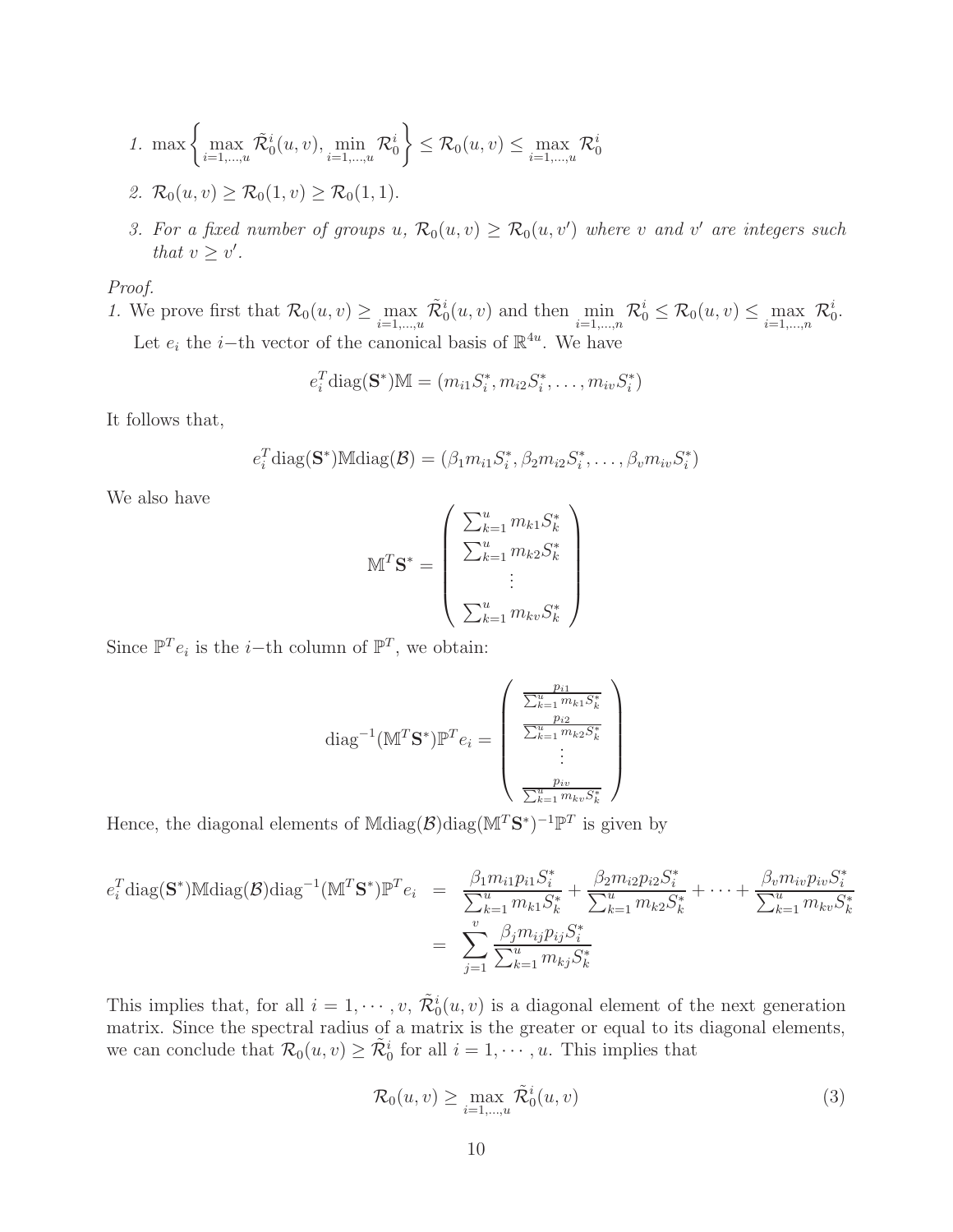It remains to prove that  $\min_{i=1,\dots,u} \mathcal{R}_0^i \leq \mathcal{R}_0(u,v) \leq \max_{i=1,\dots,u} \mathcal{R}_0^i$ . The basic reproduction number is given by  $\mathcal{R}_0(u, v) = \rho(Z \text{diag}(\nu) \text{diag}^{-1}((\mu + \nu) \circ (\mu + \gamma + \delta)))$  where

$$
Z = \text{diag}(\mathbf{S}^*) \mathbb{M} \text{diag}(\mathcal{B}) \text{diag}^{-1} (\mathbb{M}^T \mathbf{S}^*) \mathbb{P}^T
$$

It can be shown that the elements of this matrix are the following:

$$
z_{ij} = \frac{\nu_j}{(\mu_j + \nu_j)(\mu_j + \gamma_j + \delta_j)} \sum_{k=1}^v \frac{\beta_k m_{ik} p_{jk} S_i^*}{\sum_{l=1}^u m_{lk} S_l^*} \quad \forall \quad 1 \le i, j \le u.
$$
 (4)

If  $\mathbb{MP}^T$  is irreducible, the matrix  $Z \text{diag}(\nu) \text{diag}^{-1}((\mu + \nu) \circ (\mu + \gamma + \delta)))$  is irreducible, and therefore its spectral radius satisfy the Frobenius' inequality ([\[24\]](#page-27-10), Theorem 8.1.22, page 492):

<span id="page-10-0"></span>
$$
\min_{j} z_j \le \mathcal{R}_0(u, v) \le \max_{j} z_j
$$

where  $z_j = \sum_{i=1}^u z_{ij}$  and  $z_{ij}$  are given by [\(4\)](#page-10-0). We have:

$$
z_{j} = \sum_{i=1}^{u} z_{ij}
$$
  
\n
$$
= \sum_{i=1}^{u} \frac{\nu_{j}}{(\mu_{j} + \nu_{j})(\mu_{j} + \gamma_{j} + \delta_{j})} \sum_{k=1}^{v} \frac{\beta_{k} m_{ik} p_{jk} S_{i}^{*}}{\sum_{l=1}^{u} m_{lk} S_{l}^{*}}
$$
  
\n
$$
= \frac{\nu_{j}}{(\mu_{j} + \nu_{j})(\mu_{j} + \gamma_{j} + \delta_{j})} \sum_{i=1}^{u} \sum_{k=1}^{v} \frac{\beta_{k} m_{ik} p_{jk} S_{i}^{*}}{\sum_{l=1}^{u} m_{lk} S_{l}^{*}}
$$
  
\n
$$
= \frac{\nu_{j}}{(\mu_{j} + \nu_{j})(\mu_{j} + \gamma_{j} + \delta_{j})} \sum_{k=1}^{v} \sum_{i=1}^{u} \frac{\beta_{k} m_{ik} p_{jk} S_{i}^{*}}{\sum_{l=1}^{u} m_{lk} S_{l}^{*}}
$$
  
\n
$$
= \frac{\nu_{j}}{(\mu_{j} + \nu_{j})(\mu_{j} + \gamma_{j} + \delta_{j})} \sum_{k=1}^{v} \frac{\beta_{k} p_{jk}}{\sum_{l=1}^{u} m_{lk} S_{l}^{*}} \sum_{i=1}^{u} m_{ik} S_{i}^{*}
$$
  
\n
$$
= \frac{\nu_{j}}{(\mu_{j} + \nu_{j})(\mu_{j} + \gamma_{j} + \delta_{j})} \sum_{k=1}^{v} \beta_{k} p_{jk}
$$
  
\n
$$
= \mathcal{R}_{0}^{j}
$$

Hence,

$$
\min_{i} \mathcal{R}_0^i \le \mathcal{R}_0(u, v) \le \max_{i} \mathcal{R}_0^i \tag{5}
$$

The relations [\(3\)](#page-9-0) and [\(5\)](#page-10-1) imply the desired inequality.

2. By using the inequality proved in the first part, we have:

<span id="page-10-1"></span>
$$
\mathcal{R}_0(u, v) \geq \min_{i=1,\dots,u} \mathcal{R}_0^i
$$
  
:=  $\mathcal{R}_0(1, v)$ ,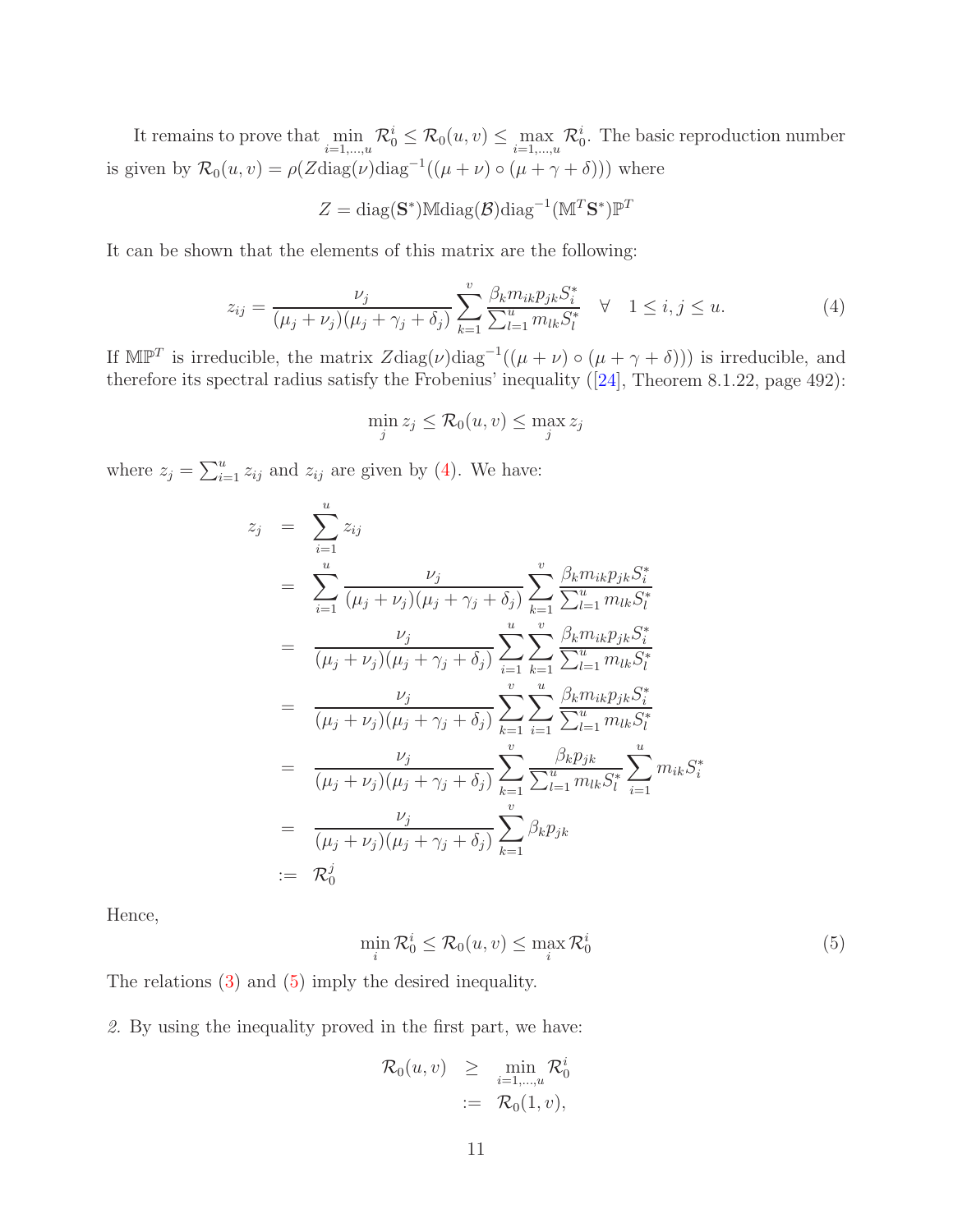Finally, we have:

$$
\mathcal{R}_0(1, v) = \mathcal{R}_0^1
$$
  
= 
$$
\frac{\nu_1}{(\mu_1 + \nu_1)(\mu_1 + \gamma_1 + \delta_1)} \sum_{k=1}^v \beta_k p_{1k}
$$
  

$$
\geq \frac{\beta_1 p_{11} \nu_1}{(\mu_1 + \nu_1)(\mu_1 + \gamma_1 + \delta_1)}
$$
  
:=  $\mathcal{R}_0(1, 1)$ 

3. Let u a fixed number of groups. We would like to prove that  $\mathcal{R}_0(u, v) \geq \mathcal{R}_0(u, v')$  for any  $v \ge v'$ . Since,  $\mathcal{R}_0(u, v) = \rho(Z \text{diag}(\nu) \text{diag}^{-1}((\mu + \nu) \circ (\mu + \gamma + \delta)))$  and the number of groups is fixed, the epidemiological parameters remain the same for any number of patches. Hence, it remains to compare  $Z_v$  and  $Z_{v'}$  where Z is the part of the next generation matrix that depends on the number of patches.

For  $v$  patches, we have

$$
Z_v^{ij} = \sum_{k=1}^v \frac{\beta_k m_{ik} p_{jk} S_i^*}{\sum_{l=1}^u m_{lk} S_l^*}
$$

For  $v'$  patches,

$$
Z_{v'}^{ij} = \sum_{k=1}^{v'} \frac{\beta_k m_{ik} p_{jk} S_i^*}{\sum_{l=1}^u m_{lk} S_l^*}
$$

Hence, for  $v \geq v'$ , we have clearly  $Z_v^{ij} \geq Z_{v'}^{ij}$  $v^j$ . Hence, thanks to Perron-Frobebenius' theorem, we conclude that  $\mathcal{R}_0(u, v) \geq \mathcal{R}_0(u, v')$ . □

## Remark 3.1.

- The inequality in Item [3](#page-9-1) of Theorem [3.2](#page-8-0) is independent of the risk of infection in the additional patches.
- If the residence times network configuration changes due the newly added patches, the increasing property of the basic reproduction number with respect to the number of patches (Item [3](#page-9-1) of Theorem [3.2\)](#page-8-0) may not hold. This is an interesting avenue to exploring the monotonicity of  $\mathcal{R}_0$  and/or the dynamics of the disease.

We investigate relevant modeling scenarios where the expression of the general basic reproduction number for u patches and v patches,  $\mathcal{R}_0(u, v)$ , could be explicitly obtained. In the rest of the paper, we use  $\langle x | y \rangle$  to denote the canonical scalar product.

#### <span id="page-11-0"></span>Theorem 3.3.

If the susceptible residence times matrix  $M$  is of rank one, an explicit expression of  $\mathcal{R}_0$  is given by

$$
\mathcal{R}_0(u, v) = (\xi^T \mathbf{S}^*)^{-1} \mathcal{B}^T \mathbb{P}^T \text{diag}^{-1}(\nu) \text{diag}((\mu + \nu) \circ (\mu + \gamma + \delta)) \text{diag}(\mathbf{S}^*) \xi
$$
  
 :=  $(\xi^T \mathbf{S}^*)^{-1} \left\langle \mathcal{B} \middle| \mathbb{P}^T \text{diag}(\nu) \text{diag}^{-1}((\mu + \nu) \circ (\mu + \gamma + \delta)) \text{diag}(\mathbf{S}^*) \xi \right\rangle$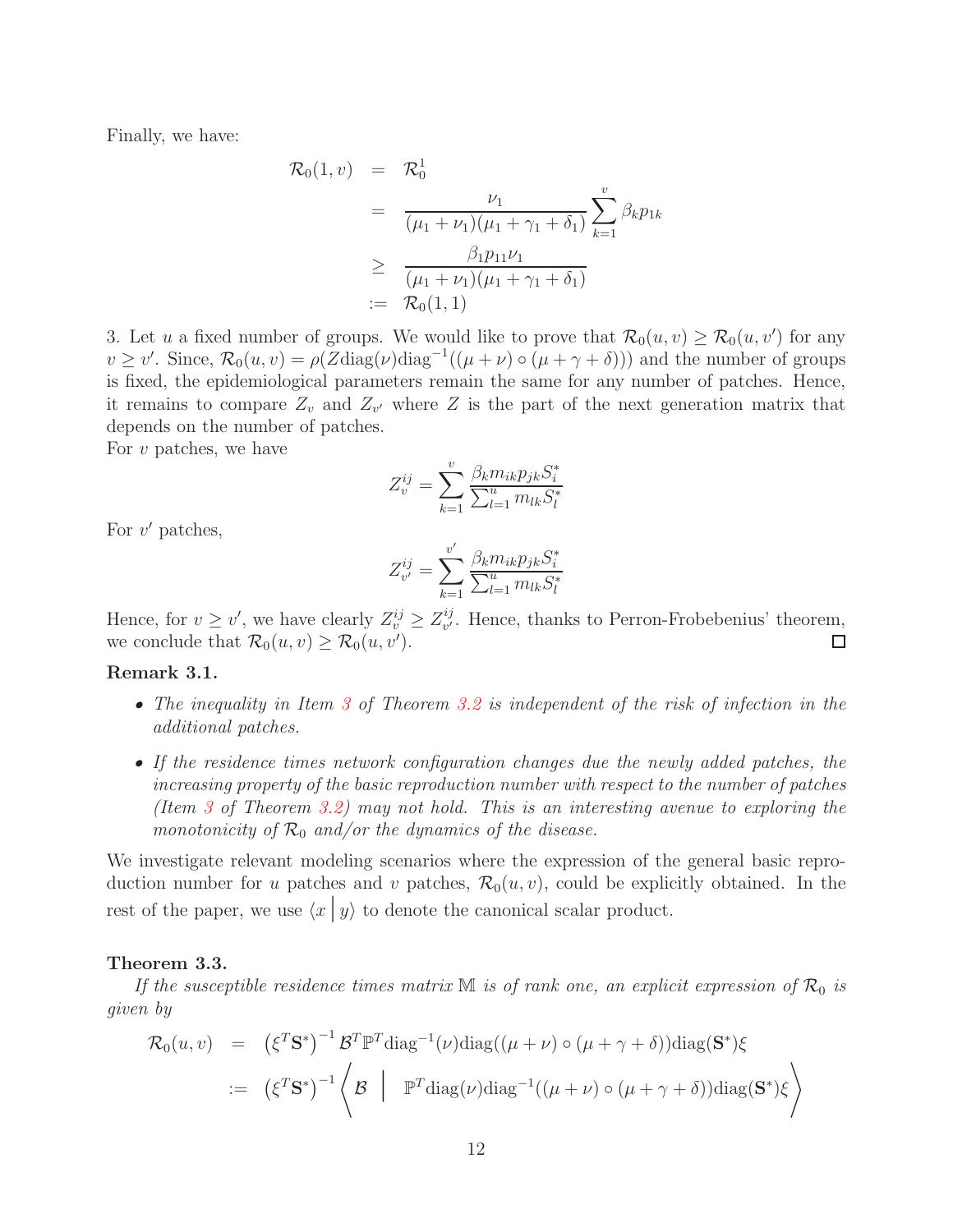where  $\xi \in \mathbb{R}^u$  is such that  $\mathbb{M} = \xi^T m$ , with  $m \in \mathbb{R}^v$ . Moreover, if the matrix  $\mathbb M$  is stochastic, we have:

$$
\mathcal{R}_0(u, v) = \left(\mathbf{1}^T \mathbf{S}^*\right)^{-1} \left\langle \mathcal{B} \mid \mathbb{P}^T \text{diag}(\nu) \text{diag}^{-1}((\mu + \nu) \circ (\mu + \gamma + \delta)) \mathbf{S}^* \right\rangle
$$

Proof.

If the susceptible residence times matrix M is of rank one, it exist a vector  $\xi \in \mathbb{R}^u$  and a vector  $m \in \mathbb{R}^v$  such that  $\mathbb{M} = \xi m^T$ . We have the following:

$$
\mathbb{M}^T \mathbf{S}^* = m \xi^T \mathbf{S}^* = \langle \xi \mid \mathbf{S}^* \rangle m
$$

Hence,

$$
\text{diag}^{-1}(\mathbb{M}^T \mathbf{S}^*) = \text{diag}^{-1}(\langle \xi | \mathbf{S}^* \rangle m) = \langle \xi | \mathbf{S}^* \rangle^{-1} \text{diag}^{-1}(m)
$$

and

$$
Z = \text{diag}(\mathbf{S}^*) \text{Mdiag}(\mathcal{B}) \text{diag}^{-1} (\mathbf{M}^T \mathbf{S}^*) \mathbb{P}^T
$$
  
\n
$$
= \text{diag}(\mathbf{S}^*) \xi m^T \text{diag}(\mathcal{B}) \langle \xi | \mathbf{S}^* \rangle^{-1} \text{diag}^{-1} (m) \mathbb{P}^T
$$
  
\n
$$
= \langle \xi | \mathbf{S}^* \rangle^{-1} \text{diag}(\mathbf{S}^*) \xi m^T \text{diag}(\mathcal{B}) \text{diag}^{-1} (m) \mathbb{P}^T
$$
  
\n
$$
= \langle \xi | \mathbf{S}^* \rangle^{-1} \text{diag}(\mathbf{S}^*) \xi m^T \text{diag}^{-1} (m) \text{diag}(\mathcal{B}) \mathbb{P}^T
$$
  
\n
$$
= \langle \xi | \mathbf{S}^* \rangle^{-1} \text{diag}(\mathbf{S}^*) \xi \mathbf{I}^T \text{diag}(\mathcal{B}) \mathbb{P}^T \text{ because } m^T \text{diag}^{-1} (m) = \mathbf{1}^T
$$
  
\n
$$
= \langle \xi | \mathbf{S}^* \rangle^{-1} \text{diag}(\mathbf{S}^*) \xi \mathcal{B}^T \mathbb{P}^T
$$
  
\n(6)

We deduce that the non-zero diagonal block of the next generation matrix could be written as:

$$
Z \text{diag}(\nu) \text{diag}^{-1}((\mu+\nu) \circ (\mu+\gamma+\delta))) = \langle \xi \mid \mathbf{S}^* \rangle^{-1} \text{diag}(\mathbf{S}^*) \xi \mathbf{B}^T \mathbb{P}^T \text{diag}(\nu) \text{diag}^{-1}((\mu+\nu) \circ (\mu+\gamma+\delta)))
$$

This matrix is clearly of rank 1, since it could be written as  $wz^T$  where  $w \in \mathbb{R}^u$  and  $w \in \mathbb{R}^v$ . Hence, its unique non zero eigenvalue is

$$
\mathcal{R}_0(u, v) = \langle \xi | \mathbf{S}^* \rangle^{-1} \mathcal{B}^T \mathbb{P}^T \text{diag}(\nu) \text{diag}^{-1}((\mu + \nu) \circ (\mu + \gamma + \delta))) \text{diag}(\mathbf{S}^*) \xi
$$

or, equivalently,

$$
\mathcal{R}_0(u, v) = (\xi^T \mathbf{S}^*)^{-1} \left\langle \mathcal{B} \mid \mathbb{P}^T \text{diag}(\nu) \text{diag}^{-1}((\mu + \nu) \circ (\mu + \gamma + \delta)) \text{diag}(\mathbf{S}^*) \xi \right\rangle
$$

Now, if M is of rank one and stochastic, that is,  $\sum_{j=1}^{v} m_{ij} = 1$ , for all  $i = 1, \ldots, u$ , it is not difficult to show that  $\xi = 1$ , where 1 is the vector whose components are all equal to unity. This leads to

$$
\mathcal{R}_0(u,v) = \left(\mathbf{1}^T\mathbf{S}^*\right)^{-1} \left\langle \mathcal{B} \mid \mathbb{P}^T \text{diag}(\nu) \text{diag}^{-1}((\mu+\nu) \circ (\mu+\gamma+\delta))\mathbf{S}^* \right\rangle
$$

 $\Box$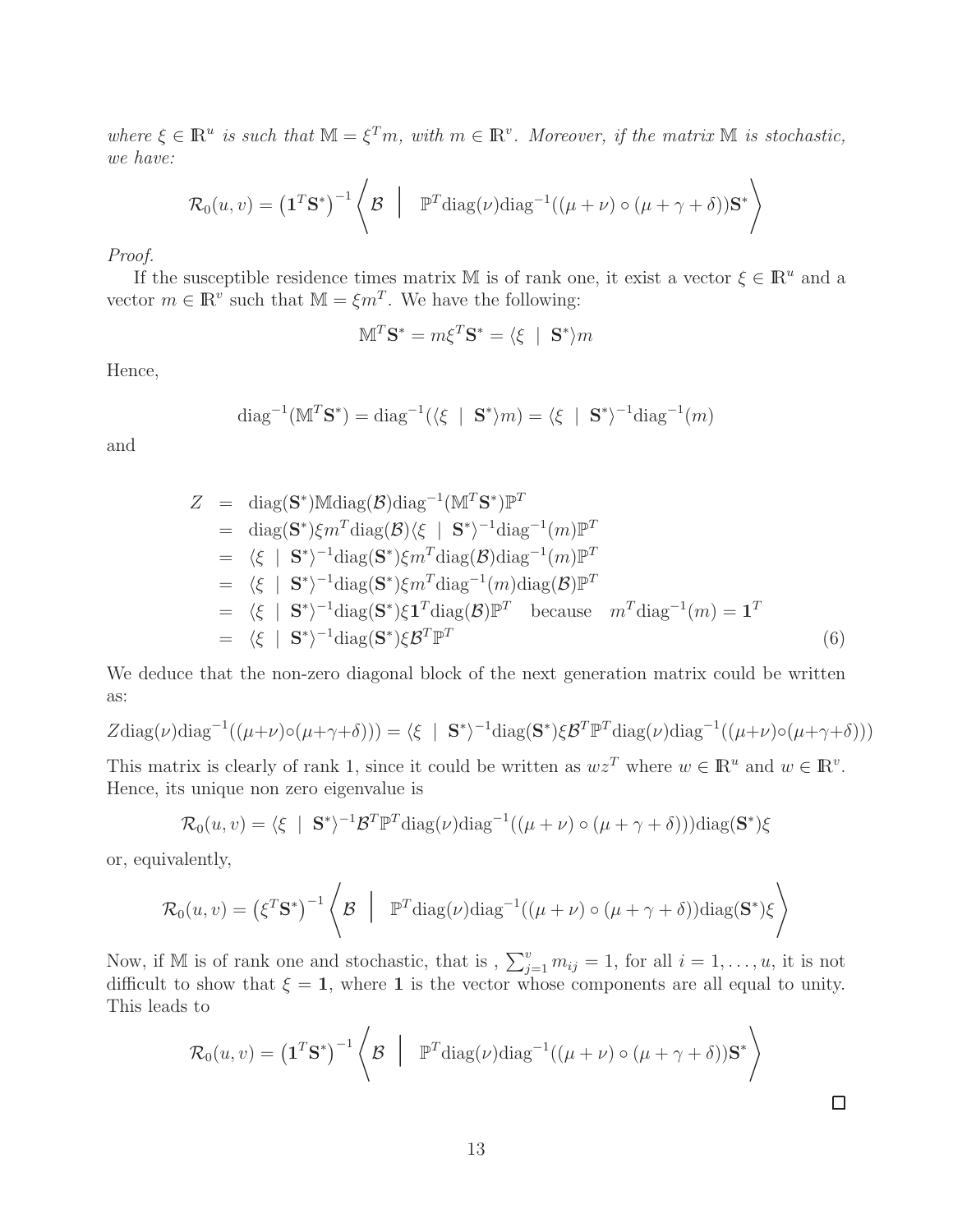### <span id="page-13-0"></span>Remark 3.2.

If the residence times matrix of susceptible individuals, that is M, is of rank one and stochastic, the basic reproduction number is independent of M.

It is worthwhile noting that there is a special case for which the result of Remark [3.2](#page-13-0) holds even if the matrix  $M$  is not stochastic but only of rank one and sub-stochastic. Indeed, by adding a new patch  $v + 1$  with  $\beta_{v+1} = 0$  where the hosts of different groups spend "the rest of their times", the new mobility matrices will become the matrices  $\tilde{M} = (M, M'), \tilde{N} =$  $(\mathbb{N}, \mathbb{N}'), \tilde{\mathbb{P}} = (\mathbb{P}, \mathbb{P}')$  and  $\tilde{\mathbb{Q}} = (\mathbb{Q}, \mathbb{Q}'),$  where  $\mathbb{M}', \mathbb{N}', \mathbb{P}'$  and  $\mathbb{Q}'$  are column vectors. The new mobility matrices are stochastic and  $\mathcal{R}_0(u, v, \mathbb{M}, \mathbb{P}) = \mathcal{R}_0(u, v+1, \tilde{\mathbb{M}}, \tilde{\mathbb{P}})$  since  $\beta_{v+1} = 0$ . Hence, if M and  $\tilde{M}$  are of rank one, the basic reproduction number is still independent of M. In this case, the matrix M could be expressed as  $1m^T$  with  $\sum_{j=1}^v m_j < 1$ . Thus, there is a special case when M is rank 1, yet sub-stochastic, and the reproduction number does not depend on M.

From a modeling standpoint, the rank one condition of M (i.e.,  $\mathbb{M} = \xi m^T$  with  $\xi \in \mathbb{R}^u$ and  $m \in \mathbb{R}^v$  can be interpreted as follows:

• The ratio of the proportions of time spent in any given patch by susceptible individuals belonging to two different groups, is identical. Indeed, for any given group  $i$ , the ratio of the proportion of time spent in any given patch by susceptible individual is:

$$
\frac{m_{ij}}{\sum_{k=1}^{v} m_{ik}} = \frac{\xi_i m_j}{\sum_{k=1}^{v} \xi_i m_k}
$$

$$
= \frac{m_j}{\sum_{k=1}^{v} m_k},
$$

which is independent of i. Moreover, if  $M$  is stochastic, we deduce that the susceptible of each group spend the exact proportion of time in any given patch, since  $\sum_{k=1}^{v} m_k = 1$ .

• A straightforward case that stems from the previous point is whenever there is one patch and multiple groups; or when there are multiple patches and one group.

Similar remarks hold when the matrix  $\mathbb P$  is of rank one, which is dealt in the next theorem.

#### <span id="page-13-1"></span>Theorem 3.4.

If the infected residence times matrix  $\mathbb P$  is of rank one, an explicit expression of  $\mathcal R_0$  is given by

$$
\mathcal{R}_0(u,v) = \left\langle \mathbf{S}^* \circ \alpha \mid \text{diag}(\nu) \text{diag}^{-1}((\mu + \nu) \circ (\mu + \gamma + \delta)) \mathbb{M} \text{diag}^{-1}(\mathbb{M}^T \mathbf{S}^*) \mathcal{B} \circ p \right\rangle
$$

where  $\alpha \in \mathbb{R}^u$  and  $p \in \mathbb{R}^v$  are such that  $\mathbb{P} = \alpha p^T$ . Moreover, if  $\mathbb{P}$  is stochastic,

$$
\mathcal{R}_0(u, v) = \mathbf{S}^{*T} \text{diag}(\nu) \text{diag}^{-1}((\mu + \nu) \circ (\mu + \gamma + \delta)) \text{Mdiag}(\mathcal{B}) \text{diag}^{-1}(\mathbb{M}^T \mathbf{S}^*) p
$$
  
 :=  $\langle \mathbf{S}^* \mid \text{diag}(\nu) \text{diag}^{-1}((\mu + \nu) \circ (\mu + \gamma + \delta)) \text{Mdiag}^{-1}(\mathbb{M}^T \mathbf{S}^*) \mathcal{B} \circ p \rangle$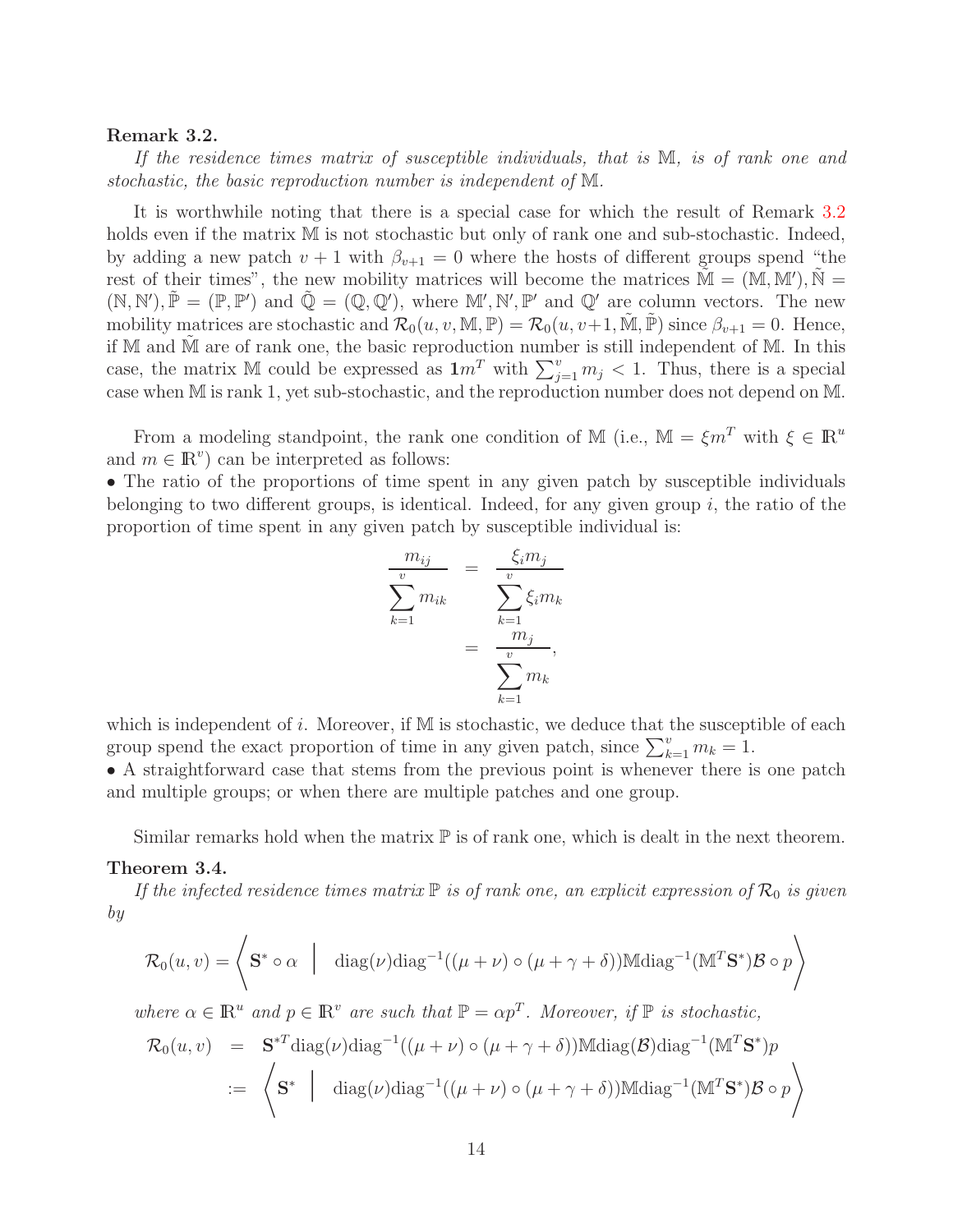Proof.

If the susceptible residence times matrix  $\mathbb P$  is of rank one, there exists a vector  $p \in \mathbb R^v$  and  $\alpha \in \mathbb{R}^u$  such that  $\mathbb{P} = \alpha p^T$ . The next generation matrix is:

$$
-F V^{-1} = \text{diag}(\mathbf{S}^*) \mathbb{M} \text{diag}(\mathcal{B}) \text{diag}^{-1} (\mathbb{M}^T \mathbf{S}^*) p \alpha^T \text{diag}^{-1} ((\mu + \nu) \circ (\mu + \gamma + \delta))
$$

which is of rank one since it could be written as  $xy^T$  where  $x = diag(\mathbf{S}^*)$ Mdiag $(\mathcal{B})$ diag<sup>-1</sup>(M<sup>T</sup>S<sup>\*</sup>)p and  $y = diag^{-1}((\mu + \nu) \circ (\mu + \gamma + \delta))\alpha$ . Hence, its unique non zero eigenvalue is,

$$
\mathcal{R}_0(u, v) = \alpha^T \text{diag}^{-1}((\mu + \nu) \circ (\mu + \gamma + \delta)) \text{diag}(\mathbf{S}^*) \text{Mdiag}(\mathcal{B}) \text{diag}^{-1}(\mathbb{M}^T \mathbf{S}^*) p \n= (\alpha \circ \mathbf{S}^*)^T \text{diag}^{-1}((\mu + \nu) \circ (\mu + \gamma + \delta)) \text{Mdiag}(\mathcal{B}) \text{diag}^{-1}(\mathbb{M}^T \mathbf{S}^*) p \n= \left\langle \alpha \circ \mathbf{S}^* \middle| \text{diag}(\nu) \text{diag}^{-1}((\mu + \nu) \circ (\mu + \gamma + \delta)) \text{Mdiag}^{-1}(\mathbb{M}^T \mathbf{S}^*) \mathcal{B} \circ p \right\rangle
$$

If  $\mathbb P$  is stochastic, we can show that  $\alpha = 1$  and hence,

$$
\mathcal{R}_0(u, v) = \left\langle \mathbf{S}^* \middle| \text{diag}(\nu) \text{diag}^{-1}((\mu + \nu) \circ (\mu + \gamma + \delta)) \text{Mdiag}^{-1}(\mathbb{M}^T \mathbf{S}^*) \mathcal{B} \circ p \right\rangle
$$

which is the desired result.

The condition of rank one of the matrices M and P, when both matrices are stochastic, means that the susceptible and infected individuals of different groups spend the same proportion of time in each and every patch. When the matrices are not stochastic, the rank one condition means that the proportion of times spent by susceptible or infected individuals of different groups in each patch are proportional. That is, there exists  $\alpha_j$  such that  $m_{ij} = \alpha_j m_i$ for all  $1 \leq i, j \leq u$ .

# 4 Simulations

In this section, we run some numerical simulations for 2 groups and 3 patches in order to highlight the effects of differential residence times and to illustrate the previously obtained theoretical results. To that end, unless otherwise stated, the baseline parameters of the model are chosen as follows:

$$
\beta_1 = 0.25 \text{ days}^{-1}
$$
,  $\beta_2 = 0.15 \text{ days}^{-1}$ ,  $\beta_3 = 0.1 \text{ days}^{-1}$ ,  $\frac{1}{\mu_1} = 75 \times 365 \text{ days}$ ,  $\frac{1}{\mu_2} = 70 \times 365 \text{ days}$ ,  
\n $\Lambda_1 = 150, \Lambda_2 = 100, \ \nu_1 = \nu_2 = \frac{1}{4} \text{ days}^{-1}$ ,  $\frac{1}{\gamma_1} = 7 \text{ days}$ ,  $\frac{1}{\gamma_2} = 6 \text{ days}$ ,  $\eta_1 = \eta_2 = 0.00137 \text{ days}^{-1}$ ,  
\n $\delta_1 = \delta_2 = 2 \times 10^{-5} \text{ days}^{-1}$ 

Although the values of  $\beta_j$  are chosen throughout this section, for convenience, to be between 0 and 1, they need only to be nonnegative. We begin by simulating the dynamics of Model [2](#page-3-1) when the basic reproduction number is below or above unity. Figure [2](#page-15-0) shows the dynamics

 $\Box$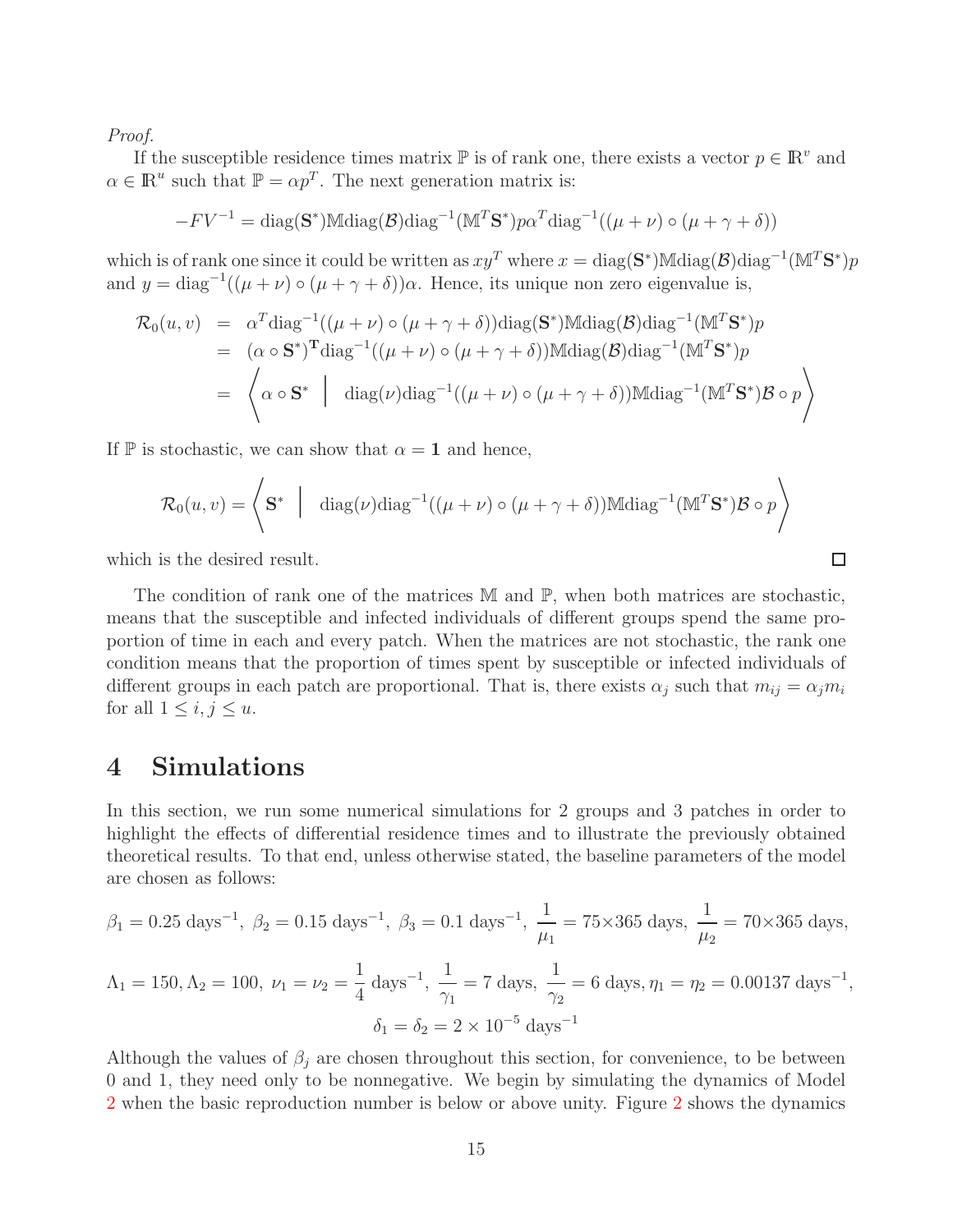<span id="page-15-1"></span><span id="page-15-0"></span>

<span id="page-15-2"></span>Figure 2: Dynamics of infected individuals of Group 1  $(2(a))$  and Group 2  $(2(b))$ . Values of  $\beta_1 = 0.35, \beta_2 = 0.25, \beta_3 = 0.15$  and  $\mu_1 = 0.03$ , and  $\mu_2 = 0.04$  are chosen for this set of simulations.

of infected individuals of Group 1 (Fig. [2\(a\)\)](#page-15-1) and Group 2 (Fig. [2\(b\)\)](#page-15-2). The disease persists in both groups when  $\mathcal{R}_0 > 1$  (Fig. [2\(a\)](#page-15-1) and Fig. [2\(b\),](#page-15-2) dotted red and dashed green curves) while it dies out when  $\mathcal{R}_0 < 1$  (Fig. [2\(a\)](#page-15-1) and Fig [2\(b\),](#page-15-2) solid blue and dash-dotted black curves).

Figure [\(3\)](#page-16-0) displays how the equilibrium value of infected individuals of Group 1 and Group 2 change with respect to residence times of infected and susceptible of group 1 in Patch 1, that is  $m_{11}$  and  $p_{11}$ . For instance, in Fig. [3\(a\),](#page-16-1) the disease burden in Group 1  $(\bar{I}_1)$  is moderately low for all values of  $m_{11}$  as long as  $p_{11}$ , the residence times of Group 1's infected into Patch 1, is below 0.3, even if Patch 1 is the riskiest patch with  $\beta_1 = 0.35$ . However, this prevalence level is more marked when  $m_{11} \geq 0.4$  and  $p_{11} \geq 0.5$ . The heatmap of  $\bar{I}_1$  with respect to  $m_{12}$  and  $p_{21}$ shows similar patterns. We decided not to display this figure. Fig [3\(b\)](#page-16-2) shows the changes in the values of infected in Group  $2(I_2)$  due to movement patterns of susceptible and infected of Group 1 ( $m_{11}$  and  $p_{11}$ ) when their own movement patterns are fixed ( $m_{21} = 0.6$  and  $p_{21} = 0.4$ ).

Fig [4](#page-16-3) gives an overview of the dynamics of the basic reproduction number with respect of mobility patterns of susceptible and infected individuals of Group 1 in Patch 1 and Patch 2. Fig [4\(a\)](#page-16-4) shows that  $m_{11}$  and  $p_{11}$  could bring  $\mathcal{R}_0$  from bellow unity to above unity. Particularly, if  $m_{11} \geq 0.4$ , then  $\mathcal{R}_0 > 1$ , which lead to the persistence of the disease. Also,  $\mathcal{R}_0$  is much higher when  $m_{11} \geq 0.7$  and  $p_{11} \geq 0.2$ . Fig [4\(b\)](#page-16-5) shows how  $\mathcal{R}_0$  varies when the movement of infected and susceptible of Group 1 in Patch 2 change.

In Figure [\(5\)](#page-17-0), we revisit the variability of the basic reproduction number with respect of mobility patterns of susceptible and infected individuals of Group 1 (Fig [4\)](#page-16-3). However, we obtain a clear picture on how it changes. Indeed, Fig.  $5(a)$ ) suggests that  $\mathcal{R}_0$  increases with respect to  $m_{11}$  and  $m_{12}$ ; and  $p_{11}$  and  $p_{12}$  (Fig. [5\(b\)\)](#page-17-2). However,  $\mathcal{R}_0$  increases much faster with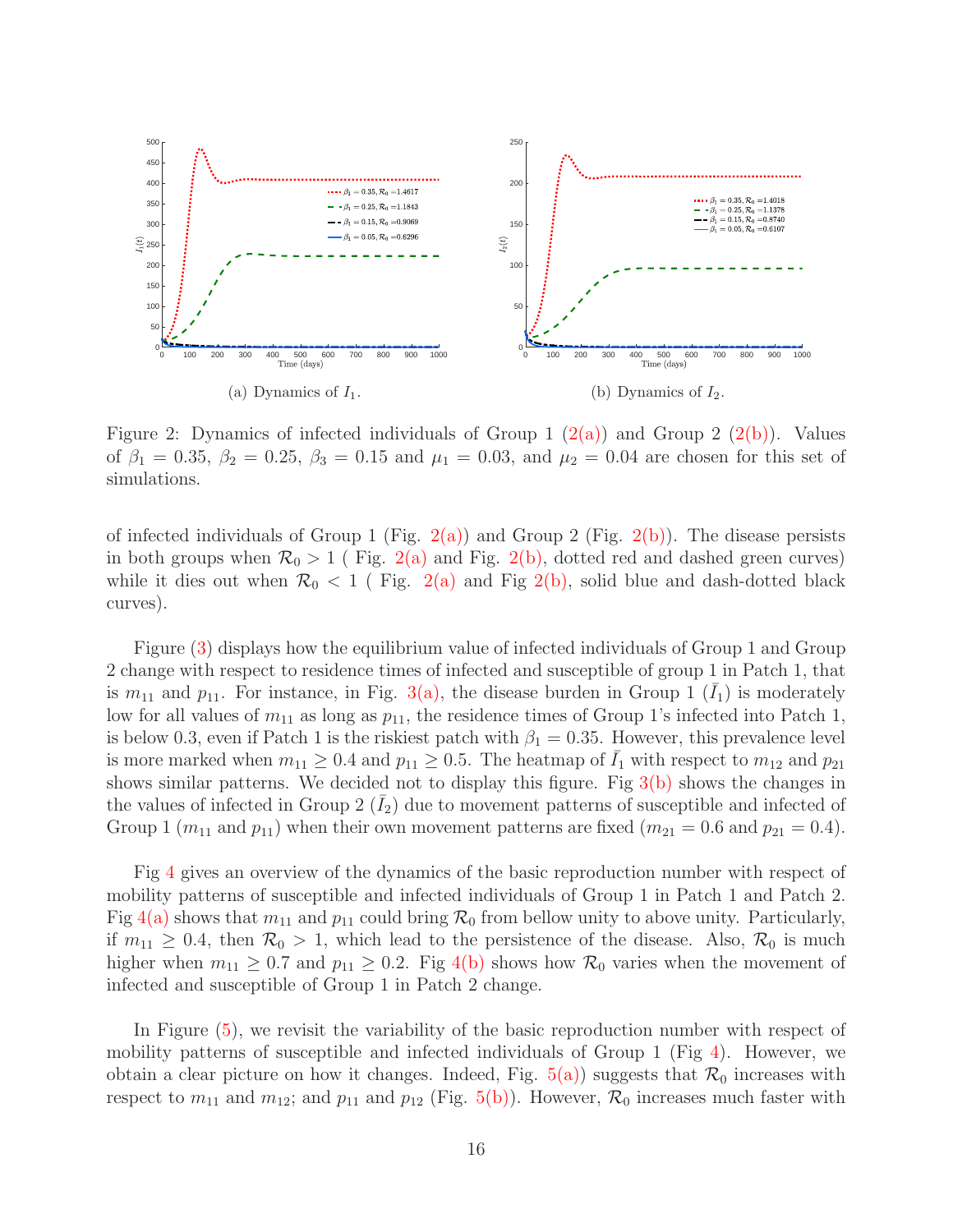<span id="page-16-1"></span><span id="page-16-0"></span>

<span id="page-16-2"></span>Figure 3: Variation of the disease prevalence at the equilibrium level with respect to the mobility patterns of susceptible and infected individuals of Group 1  $(3(a))$  and Group 2  $(3(b))$ in Patch 1 with  $\beta_1 = 0.35$ ,  $\beta_2 = 0.25$ ,  $\beta_3 = 0.15$  and  $\mu_1 = \mu_2 = 0.05$ .

<span id="page-16-4"></span><span id="page-16-3"></span>

<span id="page-16-5"></span>Figure 4: Variation of  $\mathcal{R}_0$  with respect to the mobility patterns of susceptible and infected individuals of Group 1 in Patch 1 [\(4\(a\)\)](#page-16-4) and Patch 2 [\(4\(b\)\)](#page-16-5). Values of  $\beta_1 = 0.2$ ,  $\beta_2 = 0.1$  and  $\beta_3 = 0.08$  are chosen for this set of simulations.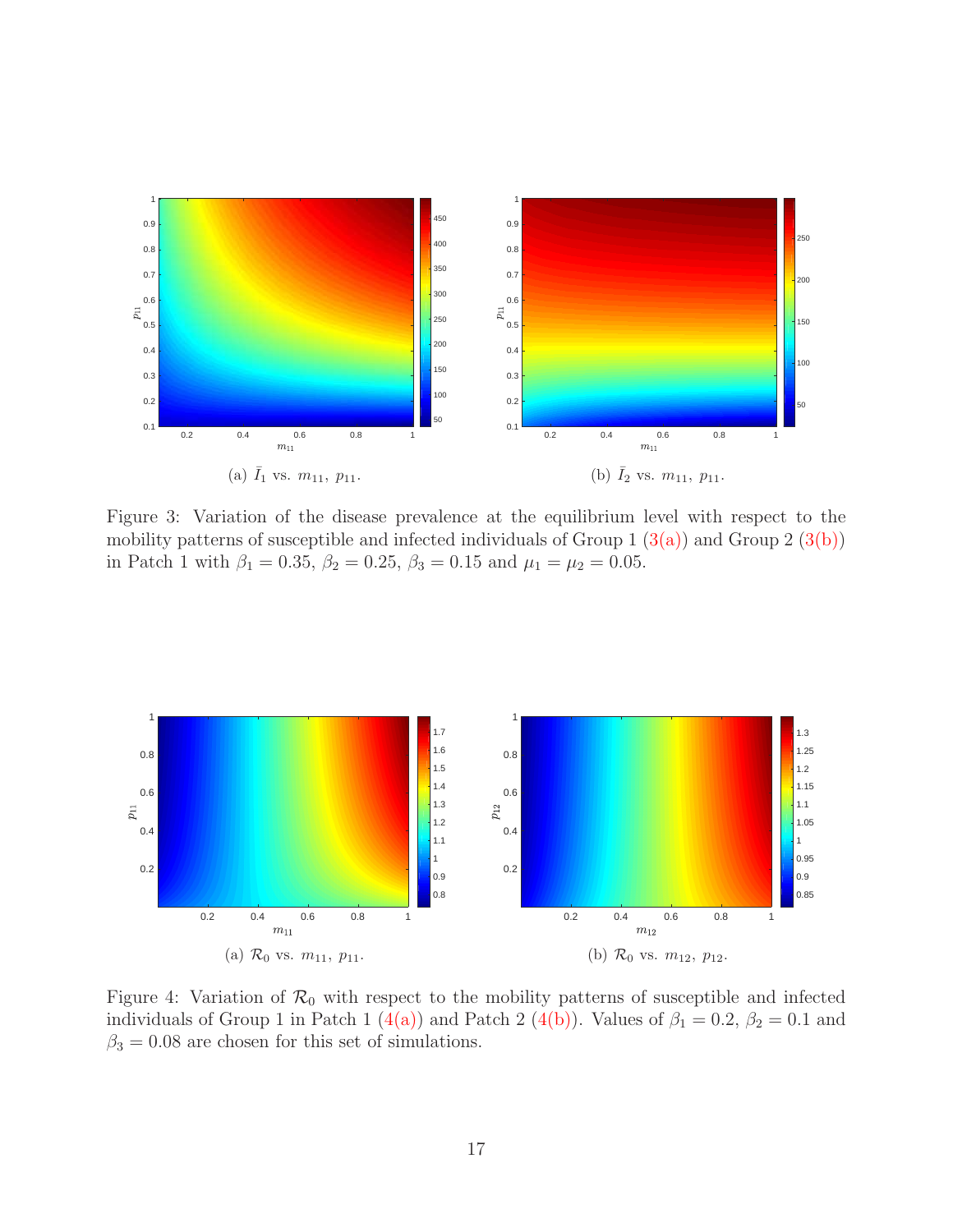<span id="page-17-1"></span><span id="page-17-0"></span>

<span id="page-17-3"></span>Figure 5: Variability of  $\mathcal{R}_0$  with respect to  $m_{11}$ ,  $m_{12}$  and  $p_{11}$ ,  $p_{12}$ . If all other parameters are fixed,  $\mathcal{R}_0$  increases with respect to  $m_{11}$  and  $m_{12}$ .

<span id="page-17-2"></span>

Figure 6: Effects of *patchiness* on the basic reproduction number  $\mathcal{R}_0$  with  $u = 3$ . This risk of infection chosen for these 4 patches are:  $\beta_1 = 0.25$ ,  $\beta_2 = 0.15$ ,  $\beta_3 = 0.1$ ,  $\beta_4 = 0.08$ .

respect to  $p_{11}$  than to  $m_{11}$ . Moreover, Fig [5\(b\)](#page-17-2) confirms also the result of Theorem [3.1,](#page-7-1) which states that the basic reproduction number increases with respect of  $p_{ij}$ , that is the movement patterns of infected individuals.

Fig [\(6\)](#page-17-3) showcases that, for a fixed number of groups (3 in this case), the basic reproduction number increases as the number of patches increases, and that independently of the values of the risk of infection of the added patches. This figure, also confirms our the theoretical result in Item [3](#page-9-1) of Theorem [3.](#page-9-0) It also shows a linear monotonicity of  $\mathcal{R}_0(u, v)$  with respect to  $\mathbb{P}$ . Other values of  $\beta$ s than those of Fig. [6](#page-17-3) exhibit similar patterns.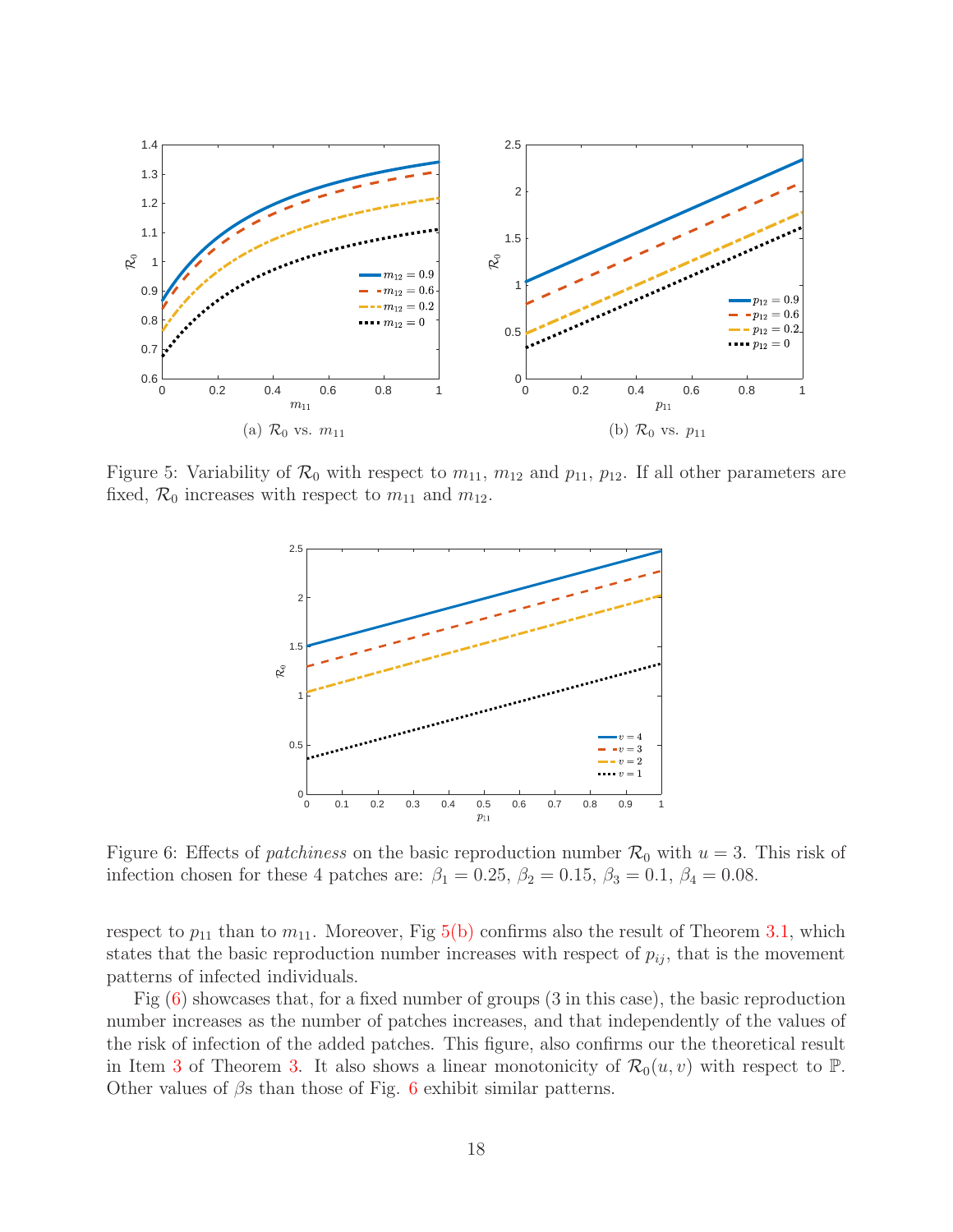## <span id="page-18-0"></span>5 Global stability of equilibria

The global stability of equilibria for the general Model [\(2\)](#page-3-1) happens to be very challenging. In fact, for models with such intricated nonlinearities, it is shown in [\[25\]](#page-27-4) that multiple endemic equilibria may exist. In this section, we explore the global stability of equilibria for some particular cases of the general model.

## 5.1 Identical Mobility and no disease induced mortality

In this subsection, we suppose that the host mobility to the patches is independent of the epidemiological status and that we neglect the disease induced mortality. In this case, the dynamics of the total population is given by

<span id="page-18-1"></span>
$$
\dot{\mathbf{N}} = \mathbf{\Lambda} - \mu \circ \mathbf{N}
$$

Hence,  $\lim_{t\to\infty} \mathbf{N} =$ Λ  $\mu$  $:= \bar{N}$ . By using the theory of asymptotic systems [\[14,](#page-26-9) [45\]](#page-28-10), System [\(2\)](#page-3-1) is asymptotically equivalent to:

$$
\begin{cases}\n\dot{\mathbf{S}} = \mathbf{\Lambda} - \text{diag}(\mathbf{S}) \mathbb{M} \text{diag}(\mathcal{B}) \text{diag}^{-1} (\mathbf{M}^T \bar{\mathbf{N}}) \mathbf{M}^T \mathbf{I} - \text{diag}(\mu) \mathbf{S} + \text{diag}(\eta) \mathbf{R} \\
\dot{\mathbf{E}} = \text{diag}(\mathbf{S}) \mathbb{M} \text{diag}(\mathcal{B}) \text{diag}^{-1} (\mathbf{M}^T \bar{\mathbf{N}}) \mathbf{M}^T \mathbf{I} - \text{diag}(\nu + \mu) \mathbf{E} \\
\dot{\mathbf{I}} = \text{diag}(\nu) \mathbf{E} - \text{diag}(\gamma + \mu) \mathbf{I} \\
\dot{\mathbf{R}} = \text{diag}(\gamma) \mathbf{I} - \text{diag}(\eta + \mu) \mathbf{R}\n\end{cases} (7)
$$

Model [\(7\)](#page-18-1) generalizes models considered in [\[9\]](#page-25-8). Let us denote  $\mathcal{R}^{\text{Eq}}_0$  $b_0^{\text{eq}}(u, v)$  the corresponding basic reproduction number of Model [\(7\)](#page-18-1). Its expression is

$$
\mathcal{R}_0^{\text{Eq}}(u,v) = \rho(\text{diag}(\mathbf{S}^*) \text{Mdiag}(\mathcal{B}) \text{diag}^{-1}(\mathbb{M}^T \mathbf{S}^*) \mathbb{M}^T \text{diag}(\nu) \text{diag}^{-1}((\mu + \nu) \circ (\mu + \gamma)))
$$

The following theorem gives the global stability of the disease free equilibrium.

## <span id="page-18-2"></span>Theorem 5.1.

Whenever the host-patch mobility configuration  $\mathbb{MM}^T$  is irreducible, the following statements hold:

- 1. If  $\mathcal{R}_0^{Eq}$  $L_0^{eq}(u, v) \leq 1$ , the DFE is globally asymptotically stable (GAS).
- 2. If  $\mathcal{R}_0^{Eq}$  $b_0^{eq}(u, v) > 1$ , the DFE is unstable.

Proof.

Let  $(w_E, w_I)$  a left eigenvector of  $Z \text{diag}(\nu) \text{diag}^{-1}((\mu + \nu) \circ (\mu + \gamma))$  corresponding to  $\rho(Z \text{diag}(\nu) \text{diag}^{-1}((\mu + \nu) \circ (\mu + \gamma)))$  where

$$
Z = \text{diag}(\mathbf{S}^*) \mathbb{M} \text{diag}(\mathcal{B}) \text{diag}^{-1} (\mathbb{M}^T \mathbf{S}^*) \mathbb{M}^T
$$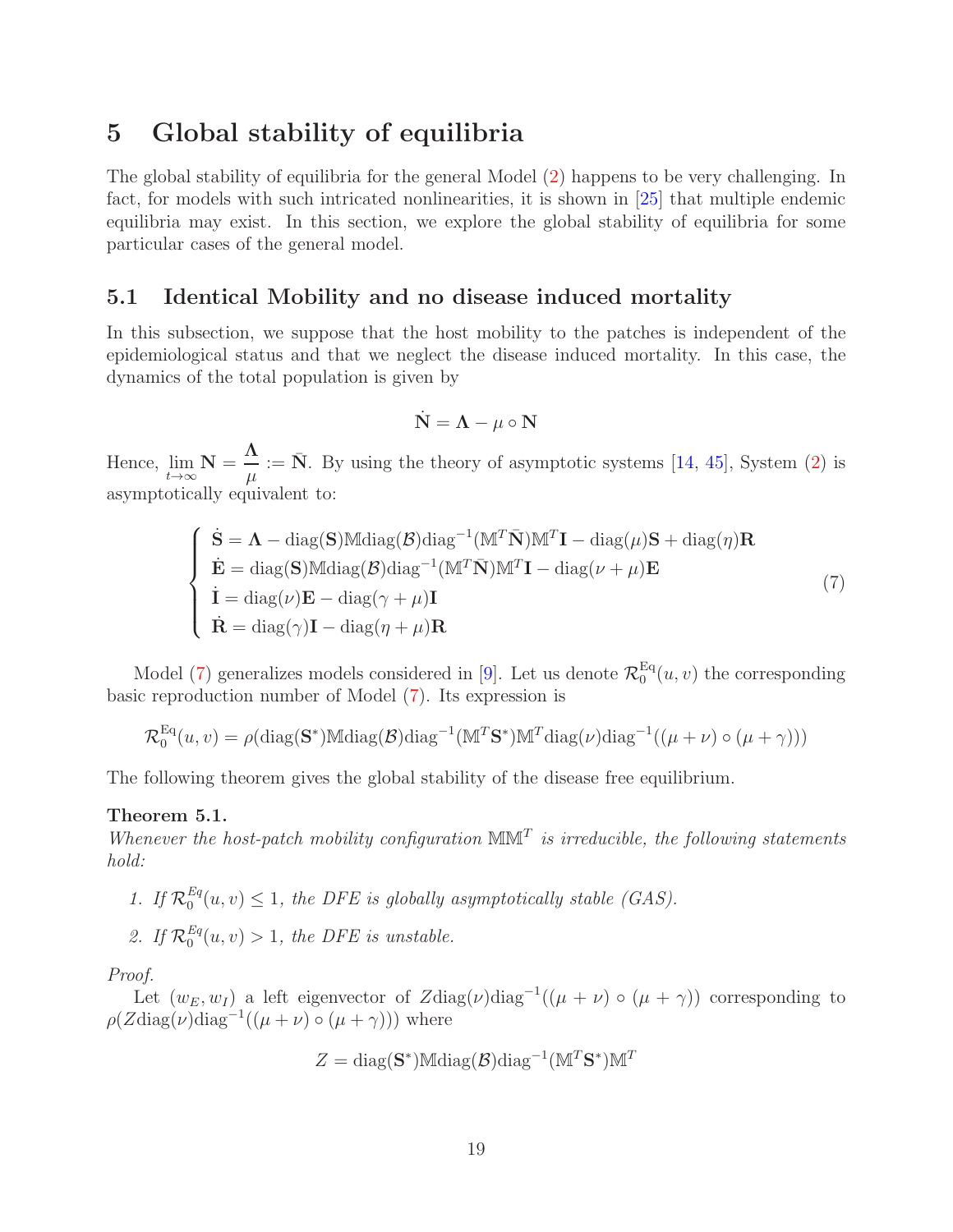Hence,

$$
(w_E, w_I) Z \text{diag}(\nu) \text{diag}^{-1}((\mu + \nu) \circ (\mu + \gamma)) = (w_E, w_I) \rho(Z \text{diag}(\nu) \text{diag}^{-1}((\mu + \nu) \circ (\mu + \gamma)))
$$
  
= 
$$
(w_E, w_I) \rho(-F V^{-1})
$$

Since MM<sup>T</sup> is irreducible, the matrix  $Z \text{diag}(\nu) \text{diag}^{-1}((\mu + \nu) \circ (\mu + \gamma))$  is irreducible. This implies that  $(w_E, w_I) \gg 0$ .

We consider the Lyapunov function

$$
V(\mathbf{E}, \mathbf{I}) = (w_E, w_I) \begin{pmatrix} \text{diag}^{-1}(\mu + \nu) & \mathbf{0}_{u, u} \\ \text{diag}(\nu) \text{diag}^{-1}((\mu + \nu) \circ (\mu + \gamma)) & \text{diag}^{-1}(\mu + \gamma) \end{pmatrix} \begin{pmatrix} \mathbf{E} \\ \mathbf{I} \end{pmatrix}
$$

The derivative of  $V(E, I)$  along trajectories of [\(7\)](#page-18-1) is

$$
\dot{V}(\mathbf{E}, \mathbf{I}) = (w_E, w_I) \begin{pmatrix} \text{diag}(\mu + \nu)^{-1} & \mathbf{0}_{u,u} \\ \text{diag}(\nu) \text{diag}^{-1}((\mu + \nu) \circ (\mu + \gamma)) & \text{diag}^{-1}(\mu + \gamma) \end{pmatrix} \begin{pmatrix} \dot{\mathbf{E}} \\ \dot{\mathbf{I}} \end{pmatrix}
$$
  
=  $(\tilde{w}_E, \tilde{w}_I) \begin{pmatrix} -\text{diag}(\mu + \nu) & \text{diag}(\mathbf{S}) \text{Mdiag}(\mathcal{B}) \text{diag}^{-1}(\mathbb{M}^T \bar{\mathbf{N}}) \mathbb{M}^T \\ \text{diag}(\nu) & -\text{diag}(\mu + \gamma) \end{pmatrix} \begin{pmatrix} \mathbf{E} \\ \mathbf{I} \end{pmatrix}$ 

where  $\tilde{w}_E = w_E \text{diag}^{-1}(\mu + \nu) + w_I \text{diag}(\nu) \text{diag}^{-1}((\mu + \nu) \circ (\mu + \gamma))$  and  $\tilde{w}_I = w_I \text{diag}^{-1}(\mu + \gamma)$ , or equivalently  $(\tilde{w}_E, \tilde{w}_I) = (w_E, w_I)(-V^{-1}).$ 

Since  $\text{diag}(\mathbf{S}) \leq \text{diag}(\mathbf{S}^*)$  and  $\mathbf{S}^* = \bar{\mathbf{N}}$ , we obtain (denoting I the identity matrix),

$$
\dot{V}(\mathbf{E}, \mathbf{I}) \leq (\tilde{w}_E, \tilde{w}_I)(F + V) \begin{pmatrix} \mathbf{E} \\ \mathbf{I} \end{pmatrix}
$$
\n
$$
= (w_E, w_I) (-V^{-1}F - \mathbb{I}) \begin{pmatrix} \mathbf{E} \\ \mathbf{I} \end{pmatrix}
$$
\n
$$
= (\mathcal{R}_0^{Eq}(u, v) - 1) (w_E, w_I) \begin{pmatrix} \mathbf{E} \\ \mathbf{I} \end{pmatrix}
$$
\n
$$
\leq 0.
$$

We consider first the case when  $\mathcal{R}^{\text{Eq}}_0$  $\mathbb{E}_{0}^{\mathsf{q}}(u, v) < 1$ . Let  $\mathcal{E}$  be an invariant set contained in  $\Omega$ , where  $\dot{V}(\mathbf{E}, \mathbf{I}) = 0$ . This set is reduced to the origin of  $\mathbb{R}^{2u}$  (i.e.,  $(\mathbf{E}, \mathbf{I}) = (0, 0)$ ). This, combined to the invariance of  $\mathcal{E}$ , leads to  $\mathbf{R} = 0$  and  $\mathbf{S} = \mathbf{S}^*$ . Hence, the only invariant set contained in  $\Omega$ , such that  $V(E, I) = 0$ , is reduced to the DFE. Hence, by LaSalle's invariance principle [\[6,](#page-25-10) [33\]](#page-27-11), the DFE is globally asymptotically stable on  $\Omega$ . Since  $\Omega$  is an attracting set, we conclude that the DFE is GAS on the positive orthant  $\mathbb{R}^{4u}_{+}$ .

When  $\mathcal{R}_0^{\text{Eq}}$  $_0^{\text{Eq}}(u, v) = 1$ , we can show that

$$
\dot{V}(\mathbf{E}, \mathbf{I}) = (w_E + w_I \operatorname{diag}(\nu) \operatorname{diag}(\mu + \gamma + \delta)^{-1}) \operatorname{diag}(\mu + \nu)^{-1} (\operatorname{diag}(\mathbf{S}) - \operatorname{diag}(\mathbf{S}^*))
$$
  
\n
$$
\operatorname{Mdiag}(\mathcal{B}) \operatorname{diag}^{-1}(\mathbb{M}^T \bar{\mathbf{N}}) \mathbb{M}^T \mathbf{I} \leq 0.
$$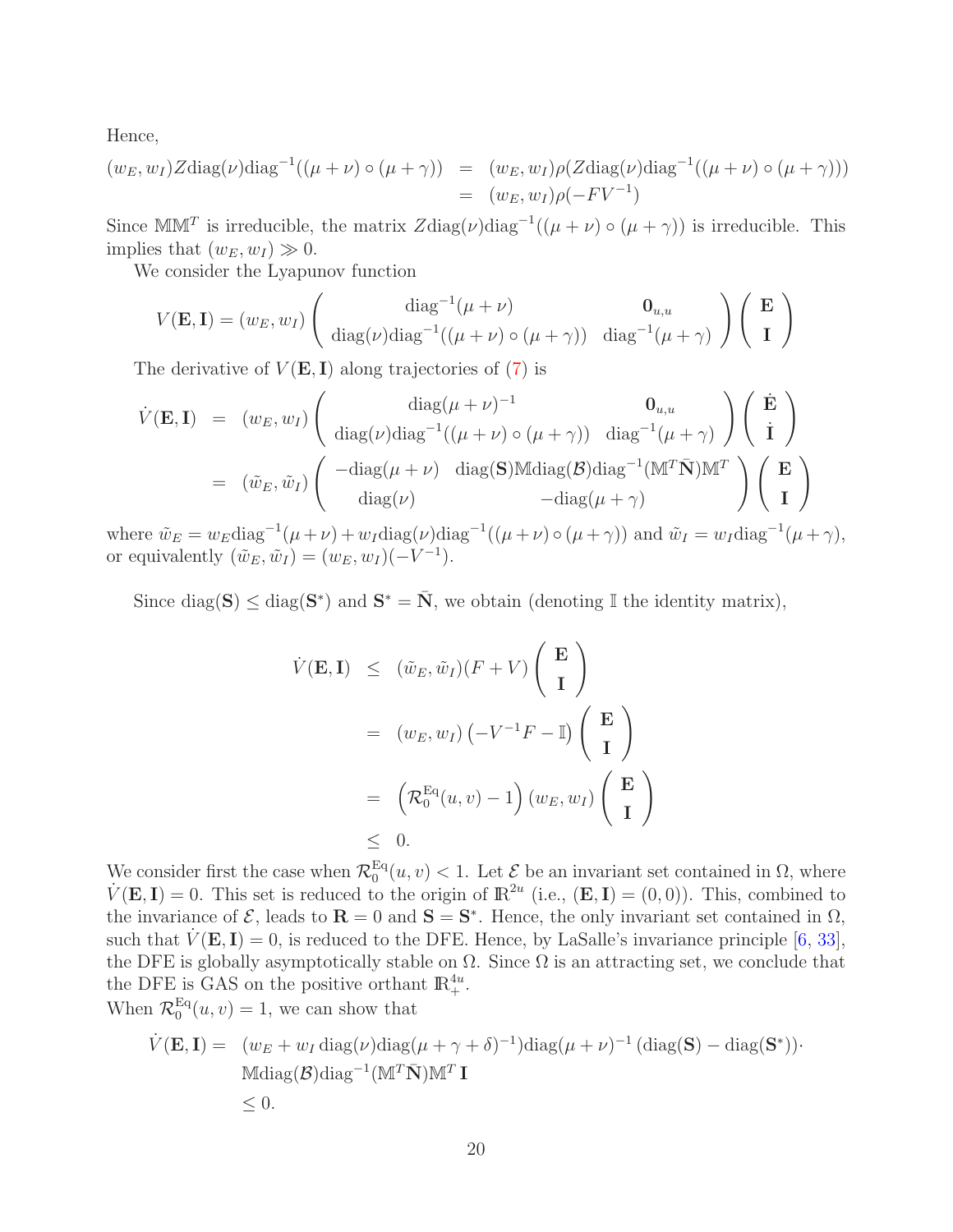Therefore, as above, LaSalle's invariance principle allows to conclude.

The instability of the DFE when  $\mathcal{R}_0^{\text{Eq}}$  $_{0}^{\text{Eq}}(u, v) > 1$  follows from [\[16,](#page-26-8) [44\]](#page-28-9).

The following theorem provides the uniqueness of the endemic equilibrium.

## Theorem 5.2.

If  $\mathcal{R}_0^{Eq}$  $\binom{pq}{0}(u, v) > 1$ , Model [\(7\)](#page-18-1) has a unique endemic equilibrium.

The proof of this theorem is similar to that of Theorem [5.3](#page-22-0) in the next subsection.

 $\Box$ 

## <span id="page-20-0"></span>5.2 Effective population size dependent risk

So far, the risk associated with each patch is represented by the constant vector  $\mathcal{B}$ . However, in some cases, it is more appropriate to assume that the risk of catching a disease depends on the size of the population or crowd, that is the effective population size in each patch. In this subsection, we suppose that the risk of infection in each patch  $j$  is linearly proportional to the *effective population size*, that is  $N_j^{\text{eff}} = \sum_{k=1}^u (m_{ij}S_i + n_{ij}E_i + p_{ij}I_i + q_{ij}R_i)$ . Hence,

$$
\beta_j(N_j^{\text{eff}}) = \beta_j \sum_{k=1}^u (m_{kj} S_k + n_{kj} E_k + p_{kj} I_k + q_{kj} R_k)
$$

Hence, the rate at which susceptible individuals are infected in Patch  $j$  is, therefore

$$
\beta_j(N_j^{\text{eff}}) \frac{\sum_{k=1}^u p_{kj} I_k}{\sum_{k=1}^u (m_{kj} S_k + n_{kj} E_k + p_{kj} I_k + q_{kj} R_k)} := \beta_j \sum_{k=1}^u p_{kj} I_k
$$

Therefore, in this settings, the dynamics of the population in different epidemiological classes take the form:

<span id="page-20-1"></span>
$$
\begin{cases}\n\dot{S}_i = \Lambda_i - \sum_{j=1}^v \beta_j m_{ij} S_i \sum_{k=1}^u p_{kj} I_k - \mu_i S_i + \eta_i R_i, \\
\dot{E}_i = \sum_{j=1}^v \beta_j m_{ij} S_i \sum_{k=1}^u p_{kj} I_k - (\nu_i + \mu_i) E_i \\
\dot{I}_i = \nu_i E_i - (\gamma_i + \mu_i + \delta_i) I_i \\
\dot{R}_i = \gamma_i I_i - (\eta_i + \mu_i) R_i\n\end{cases} (8)
$$

System [\(8\)](#page-20-1) could be written in a compact form as follows:

<span id="page-20-2"></span>
$$
\begin{cases}\n\dot{\mathbf{S}} = \mathbf{\Lambda} - \text{diag}(\mathbf{S}) \mathbb{M} \text{diag}(\mathcal{B}) \mathbb{P}^T \mathbf{I} - \text{diag}(\mu) \mathbf{S} + \text{diag}(\eta) \mathbf{R} \\
\dot{\mathbf{E}} = \text{diag}(\mathbf{S}) \mathbb{M} \text{diag}(\mathcal{B}) \mathbb{P}^T \mathbf{I} - \text{diag}(\nu + \mu) \mathbf{E} \\
\dot{\mathbf{I}} = \text{diag}(\nu) \mathbf{E} - \text{diag}(\gamma + \mu + \delta) \mathbf{I} \\
\dot{\mathbf{R}} = \text{diag}(\gamma) \mathbf{I} - \text{diag}(\eta + \mu) \mathbf{R}\n\end{cases} \tag{9}
$$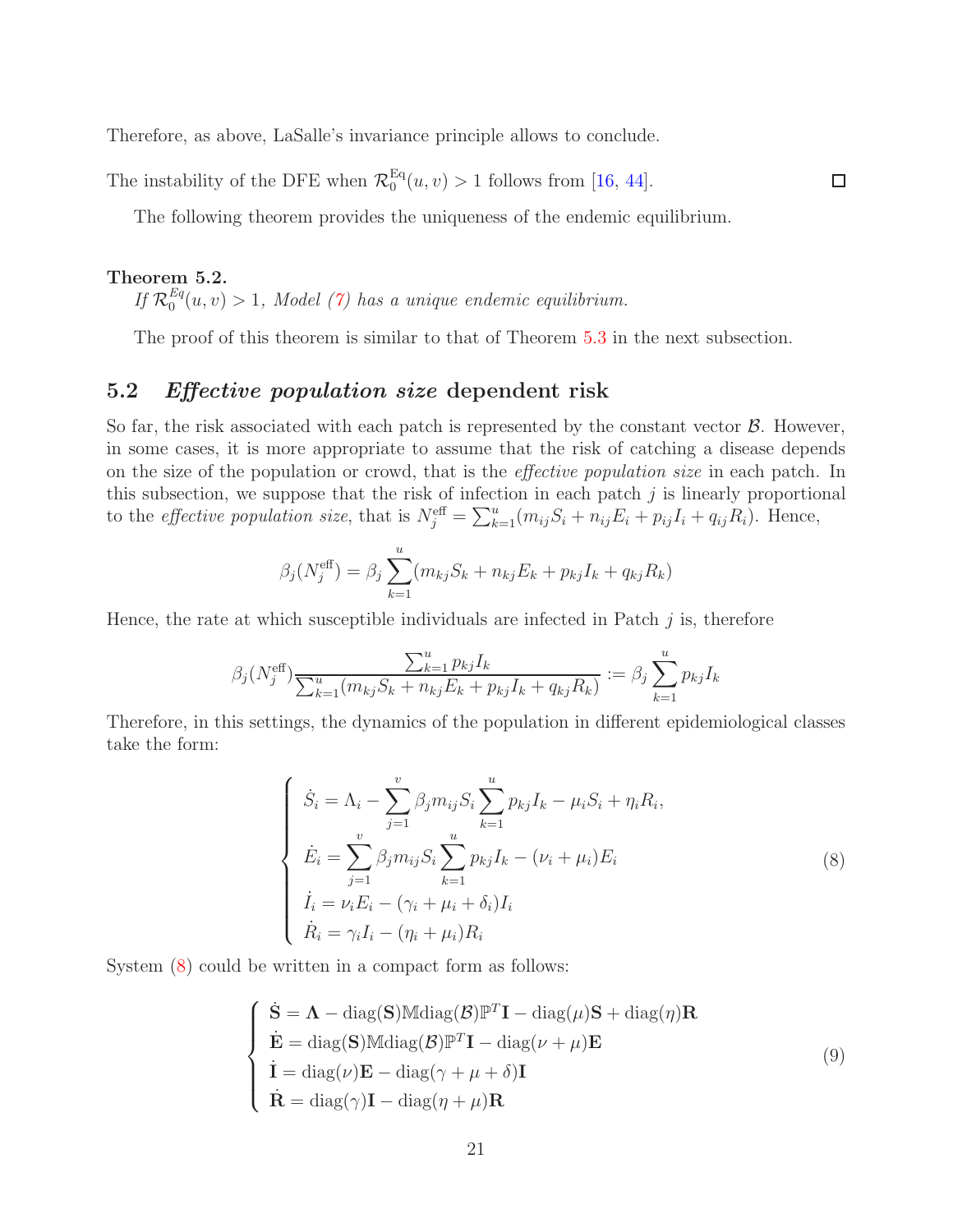Clearly, System [\(9\)](#page-20-2) is a particular case of System [\(2\)](#page-3-1) when the transmission term takes a modified density-dependent form. Positivity and boundedness properties of solutions of System [\(2\)](#page-3-1) hold for those of System [\(9\)](#page-20-2). The basic reproduction number of Model [\(9\)](#page-20-2), denoted by  $\mathcal{R}_0^{\text{DD}}(u, v)$  is:

$$
\mathcal{R}_0^{\text{DD}}(u,v) = \rho(\text{diag}(\mathbf{S}^*) \mathbb{M} \text{diag}(\mathcal{B}) \mathbb{P}^T \text{diag}(\nu) \text{diag}^{-1}((\mu + \nu) \circ (\mu + \gamma + \delta)))
$$

We explore the properties of steady state solutions. The following result gives the global stability of the DFE. Its proof is similar to that of Theorem [5.1.](#page-18-2)

## Corollary 5.1.

Whenever the host-patch mobility configuration  $\mathbb{MP}^T$  is irreducible, the following statements hold:

- 1. If  $\mathcal{R}_0^{DD}(u, v) \leq 1$ , the DFE is globally asymptotically stable.
- 2. If  $\mathcal{R}_0^{DD}(u, v) > 1$ , the DFE is unstable.

The proof of the existence and uniqueness of the endemic equilibrium (EE) for Model [\(9\)](#page-20-2) is done in two steps, by carefully crafting a new auxiliary system whose EE uniqueness is tied to that of Model [\(9\)](#page-20-2).

Let

$$
A = \text{diag}^{-1}(\eta + \mu) \text{diag}(\gamma) \text{diag}^{-1}(\gamma + \mu + \delta) \text{diag}(\nu), \quad L = \text{diag}^{-1}(\gamma + \mu + \delta) \text{diag}(\nu)
$$
  
and 
$$
K = \text{diag}^{-1}(\mu) \text{diag}(\nu + \mu) - \text{diag}^{-1}(\mu) \text{diag}(\eta) A
$$
 (10)

We have the following lemma,

#### <span id="page-21-2"></span>Lemma 5.1.

Model  $(9)$  has a unique endemic equilibrium if the function

<span id="page-21-0"></span>
$$
g(y) = diag^{-1}(\nu + \mu) diag(S^* - Ky) Midiag(\mathcal{B}) \mathbb{P}^T Ly,
$$

has a unique fixed point.

#### Proof.

Let  $(\bar{S}, \bar{E}, \bar{I}, \bar{R})$  an equilibrium point of System [\(9\)](#page-20-2) with  $\bar{I} \gg 0$ . This equilibrium satisfies the following system:

<span id="page-21-1"></span>
$$
\begin{cases}\n\mathbf{0} = \mathbf{\Lambda} - \text{diag}(\bar{\mathbf{S}}) \text{Mdiag}(\mathcal{B}) \mathbb{P}^T \bar{\mathbf{I}} - \text{diag}(\mu) \bar{\mathbf{S}} + \text{diag}(\eta) \bar{\mathbf{R}} \\
\mathbf{0} = \text{diag}(\bar{\mathbf{S}}) \text{Mdiag}(\mathcal{B}) \mathbb{P}^T \bar{\mathbf{I}} - \text{diag}(\nu + \mu) \bar{\mathbf{E}} \\
\mathbf{0} = \text{diag}(\nu) \bar{\mathbf{E}} - \text{diag}(\gamma + \mu + \delta) \bar{\mathbf{I}} \\
\mathbf{0} = \text{diag}(\gamma) \bar{\mathbf{I}} - \text{diag}(\eta + \mu) \bar{\mathbf{R}}\n\end{cases} (11)
$$

We can easily see that  $\bar{\mathbf{R}} = A\bar{\mathbf{E}}$  and  $\bar{\mathbf{I}} = L\bar{\mathbf{E}}$ , where A, L and K are as defined in [\(10\)](#page-21-0). Thus,  $\bar{\mathbf{I}} \gg 0$  implies that  $\bar{\mathbf{E}} \gg 0$  and  $\bar{\mathbf{R}} \gg 0$ .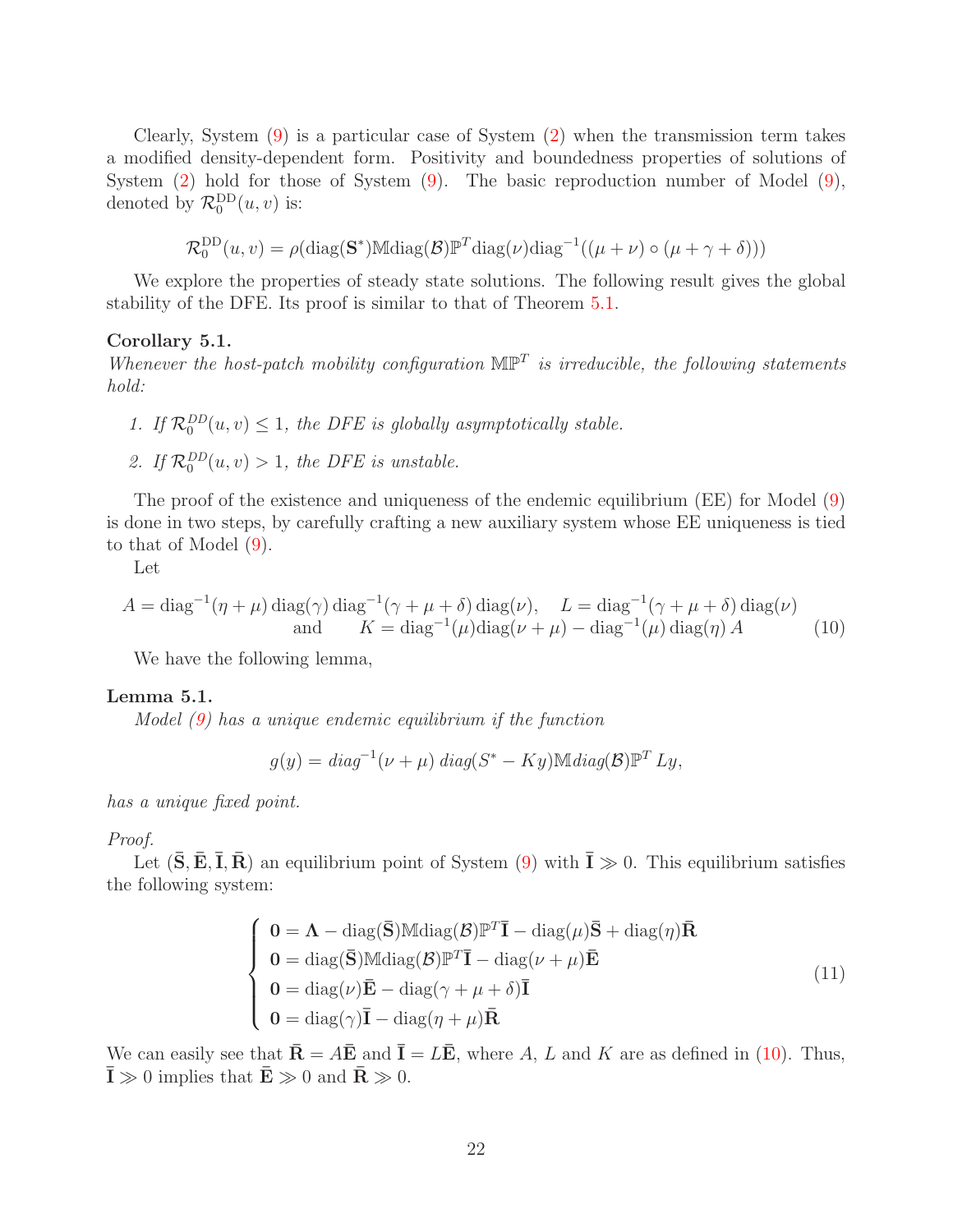Hence, System [\(11\)](#page-21-1) could be written only in terms of  $\bar{S}$  and  $\bar{E}$ , that is:

$$
\begin{cases}\n\bar{\mathbf{S}} = \text{diag}^{-1}(\mu) \left( \Lambda - \text{diag}(\bar{\mathbf{S}}) \mathbb{M} \text{diag}(\mathcal{B}) \mathbb{P}^T L \bar{\mathbf{E}} + \text{diag}(\eta) A \bar{\mathbf{E}} \right) \\
\bar{\mathbf{E}} = \text{diag}^{-1}(\nu + \mu) \text{diag}(\bar{\mathbf{S}}) \mathbb{M} \text{diag}(\mathcal{B}) \mathbb{P}^T L \bar{\mathbf{E}}\n\end{cases}
$$
\n(12)

<span id="page-22-4"></span>Let  $x = diag^{-1}(\mu)\Lambda - \bar{S}$  and  $y = \bar{E}$ . Since  $\bar{S} \in \Omega$ , it is clear that  $x \ge 0$  and  $y \ge 0$ . Expressing the system  $(12)$  into new variables, we obtain:

$$
\int x = \text{diag}^{-1}(\mu) f(x, y) - \text{diag}^{-1}(\mu) \text{diag}(\eta) A y \tag{13a}
$$

$$
\left(y = \text{diag}^{-1}(\nu + \mu) f(x, y)\right) \tag{13b}
$$

where

<span id="page-22-1"></span>
$$
f(x, y) = diag(S^* - x) \text{Mdiag}(\mathcal{B}) \mathbb{P}^T L y
$$

It follows from [\(13b\)](#page-22-2) that  $f(x, y) = diag(\nu + \mu) y$ , and hence [\(13a\)](#page-22-3) implies that  $x = Ky$  where

$$
K = \text{diag}^{-1}(\mu)\text{diag}(\nu + \mu) - \text{diag}^{-1}(\mu)\text{diag}(\eta) A
$$

After some algebraic manipulations, it could be shown that  $K > 0$ . Combining the fact that  $x = Ky$  and [\(13b\)](#page-22-2), it follows that [\(13\)](#page-22-4), and subsequently [\(11\)](#page-21-1), could be written in the single vectorial equation:

<span id="page-22-3"></span><span id="page-22-2"></span>
$$
y = g(y)
$$

where

$$
g(y) = \text{diag}^{-1}(\nu + \mu) f(Ky, y)
$$
  
= diag<sup>-1</sup>(\nu + \mu) diag(S^\* - Ky)Midiag(B) $\mathbb{P}^T$  Ly (14)

Thus, Model [\(9\)](#page-20-2) has a unique endemic equilibrium  $\bar{\mathbf{I}} \gg 0$  if and only if  $g(y)$  has a unique fixed point  $\bar{y} \gg 0$ . The desired result is achieved.  $\Box$ 

Next, we present another lemma whose proof is straightforward:

<span id="page-22-5"></span>**Lemma 5.2.** The function  $g(y)$  has a fixed point  $\bar{y}$  if and only if  $\bar{y}$  is an equilibrium of  $\dot{y} = F(y)$  where

$$
F(y) = diag(\nu + \mu)g(y) - diag(\nu + \mu)y
$$

The proof of this lemma is straightforward.

### <span id="page-22-0"></span>Theorem 5.3.

Under the assumption that the host-patch mobility configuration  $\mathbb{MP}^T$  is irreducible, Model [\(9\)](#page-20-2) has a unique endemic equilibrium whenever  $\mathcal{R}_0^{DD}(u, v) > 1$ .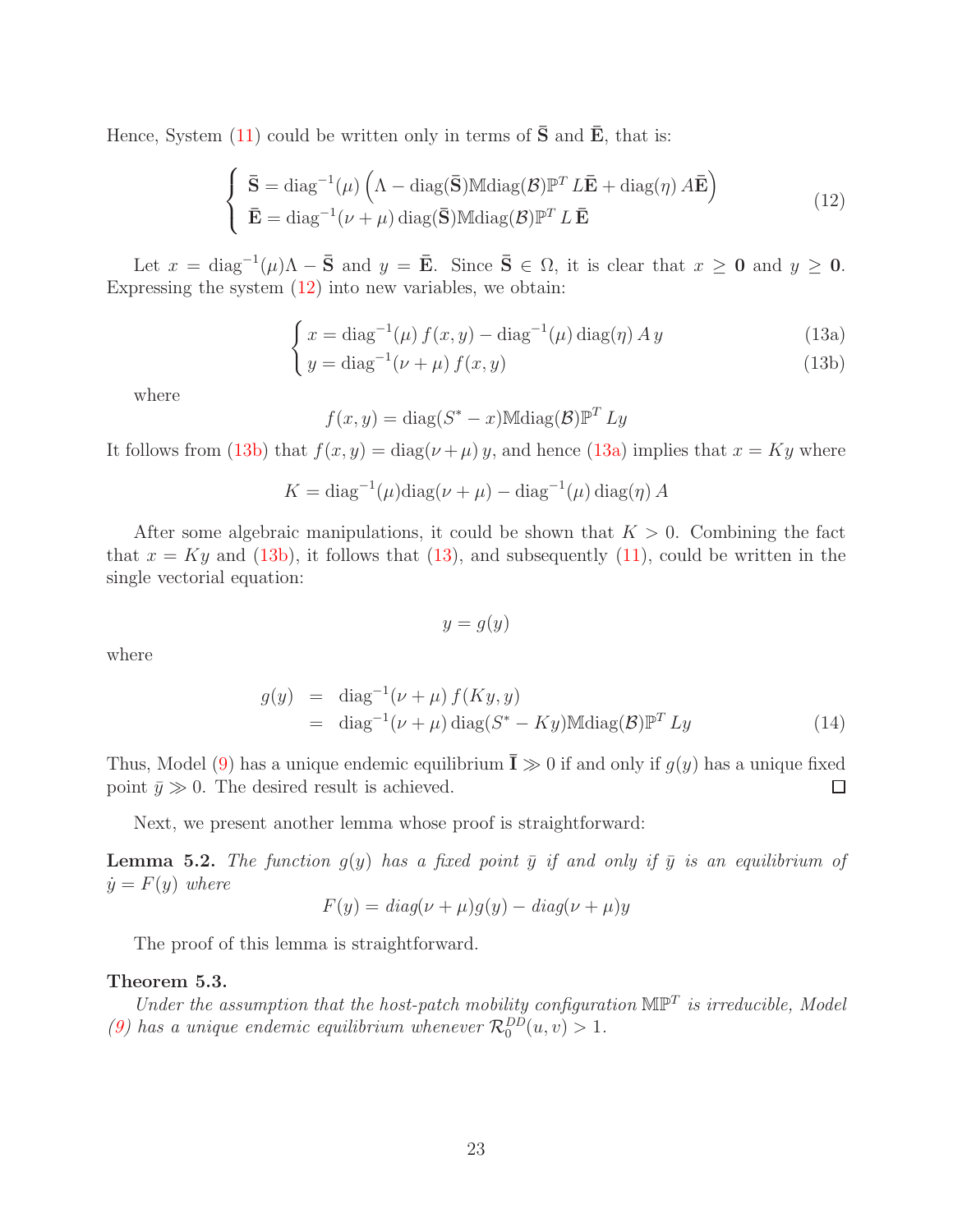Proof.

By using Lemma [5.1](#page-21-2) and Lemma [5.2,](#page-22-5) the uniqueness of EE for Model [\(9\)](#page-20-2) is equivalent to the uniqueness of an EE for this system

<span id="page-23-1"></span>
$$
\dot{y} = F(y) \tag{15}
$$

when  $\mathcal{R}_0^{\text{DD}}(u, v) > 1$ . Therefore, we will prove that the auxiliary system [\(15\)](#page-23-1) has an unique EE. In fact, we will prove that this equilibrium is globally attractive if  $\mathcal{R}_0^{\text{DD}}(u, v) > 1$ . The proof of the latter is based on Hirsch's theorem [\[23\]](#page-26-10), by using elements of monotone systems. The Jacobian of the vector field  $F(y)$  is:

$$
F'(y) = \text{diag}(\nu + \mu) (g'(y) - \mathbb{I})
$$
  
= 
$$
(-\text{diag}(\text{Mdiag}(\mathcal{B}) \mathbb{P}^T L y) K + \text{diag}(S^* - Ky) \text{Mdiag}(\mathcal{B}) \mathbb{P}^T L) - \text{diag}(\nu + \mu) \mathbb{I}
$$
  
= 
$$
-\text{diag}(\nu + \mu) \mathbb{I} - \text{diag}(\text{Mdiag}(\mathcal{B}) \mathbb{P}^T L y) K + \text{diag}(S^* - Ky) \text{Mdiag}(\mathcal{B}) \mathbb{P}^T L.
$$

where I is the identity matrix. The matrix  $-\text{diag}(\nu+\mu) \mathbb{I} - \text{diag}(\text{Mdiag}(\mathcal{B}) \mathbb{P}^T L y) K$  is a diagonal matrix and diag $(S^* - Ky)$ Mdiag $(\mathcal{B}) \mathbb{P}^T L$  is a nonnegative matrix (since  $S^* - Ky =$  $\bar{S}$ ). It follows that  $F'(y)$  is Metzler and is irreducible since  $\mathbb{MP}^T$  is. Therefore, System [\(15\)](#page-23-1) is strongly monotone. Moreover, it is clear that the map  $F' : \mathbb{R}^u \to \mathbb{R}^u \times \mathbb{R}^u$  is antimonotone. Also,  $F(0_{\mathbb{R}^u}) = 0_{\mathbb{R}^u}$  and  $F'(0_{\mathbb{R}^u}) = g'(0_{\mathbb{R}^u}) - \mathbb{I} = \text{diag}(S^*) \mathbb{M} \text{diag}(\mathcal{B}) \mathbb{P}^T L - \mathbb{I}$ . Since  $\rho(g'(0_{\mathbb{R}^u})) = \rho(\text{diag}(S^*) \mathbb{M} \text{diag}(\mathcal{B}) \mathbb{P}^T L) = \mathcal{R}_0^{\text{DD}}(u, v) > 1$ , we deduce that  $F'(0_{\mathbb{R}^u})$  has at least a positive eigenvalue and therefore  $0_{\mathbb{R}^u}$  is unstable. Therefore, System [\(15\)](#page-23-1) has unique equilibrium  $\bar{y} \gg 0_{\mathbb{R}^u}$ , which is globally attractive, due to Hirsch's theorem [\[23\]](#page-26-10) (Theorem 6.1). We conclude that Model [\(9\)](#page-20-2) has a unique endemic equilibrium whenever  $\mathcal{R}_0^{\text{DD}}(u, v) > 1$ .  $\Box$ 

Note that with the choice of  $\mathbb{P} = \text{Mdiag}^{-1}(\mathbb{M}^T\bar{\mathbf{N}})$  and  $\delta = 0$ , System [\(9\)](#page-20-2) is exactly System [\(7\)](#page-18-1). Therefore, their solutions have the same asymptotic behavior.

## <span id="page-23-0"></span>6 Conclusion and discussions

Heterogeneity in space and social groups are often studied separately and sometimes interchangeably in the context of disease dynamics. Moreover, in these settings, susceptibility of the infection is based on group or individual. In this paper, we propose a new framework that incorporates heterogeneity in space and in group for which the structure of the latter is independent from that of the former. We define patch as a location where the infection takes place, which has a particular risk of infection. This risk is tied to environmental or hygienic or economic conditions that favors the infection. The likelihood of infection in each patch depends on both the risk of the patch and the proportion of time each host spend in that environment. We argue that this patch-specific risk is easier to assess compared to the classical differential susceptibility or WAIFW matrices. Human host is structured in groups, where a *group* is defined as a collection of individuals with similar demographic, genetic or social characteristics. In this framework, the population of each patch at time  $t$  is captured by the temporal mobility patterns of all host groups visiting the patches, which in turn depends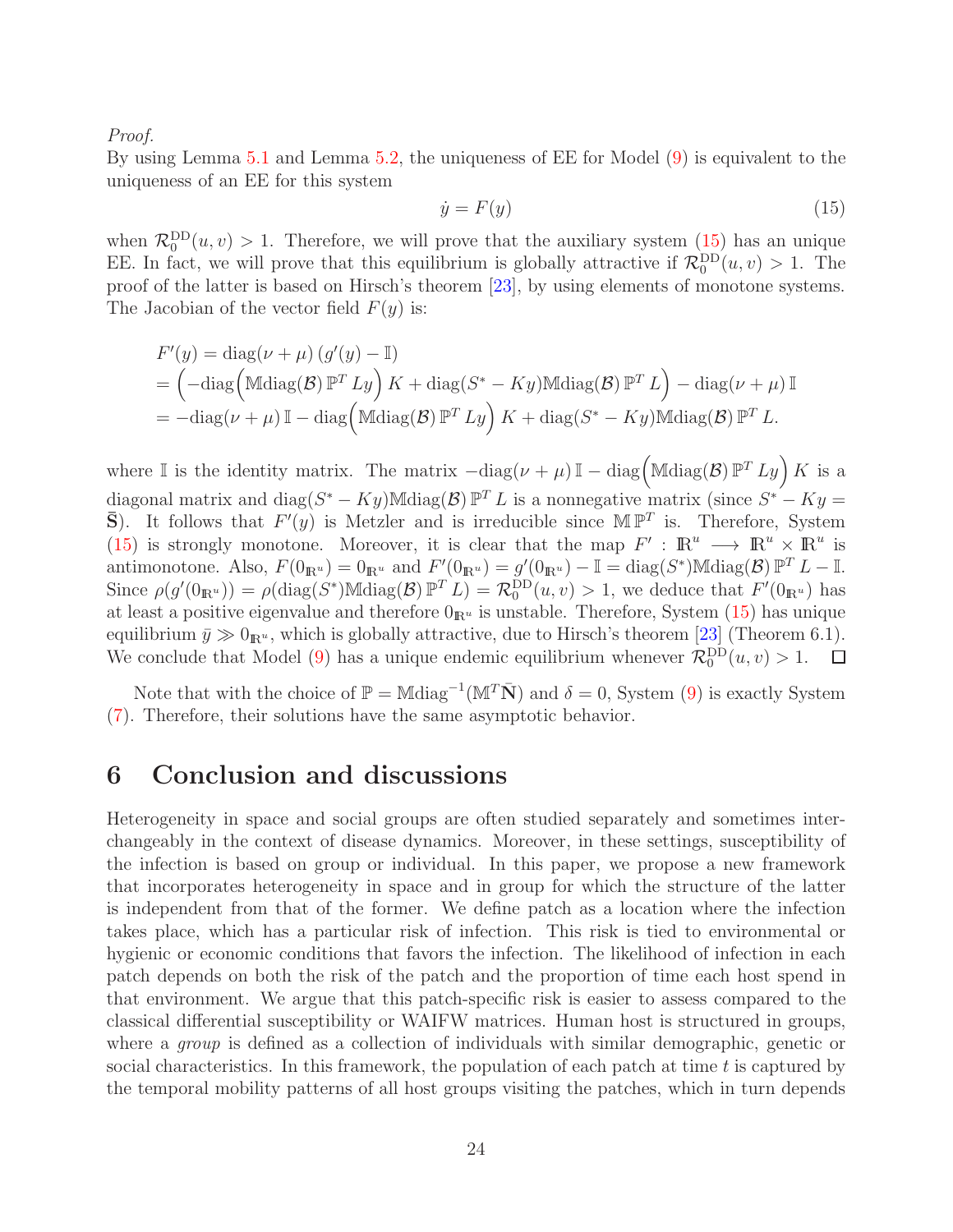on the host's epidemiological status.

Under this framework, we propose a general SEIRS multi-patch and multi-group model with differential state-host mobility patterns. We compute the basic reproduction number of the system with u groups and v patches,  $\mathcal{R}_0(u, v)$ , which depends on the mobility matrices of susceptible, M, and infected, P. The disease persists when  $\mathcal{R}_0 > 1$  and dies out from all patches when  $\mathcal{R}_0(u, v) < 1$  (Fig. [2\)](#page-15-0), when  $\mathbb{MP}^T$  is irreducible. When this matrix is not irreducible, the disease will persist or die out in all patches of the subsystem for which the configuration group-patch is irreducible and will be decoupled from the remaining system.

We systematically investigate the effects of heterogeneity in mobility patterns, groups and patches on the basic reproduction and on disease prevalence. Indeed, we have shown that, if the epidemiological parameters are fixed, the basic reproduction number is an increasing function of the entries of infected hosts' movement matrix (e.g. Theorem [3.1\)](#page-7-1). Also, if the number of groups is fixed, an increase in the number of patches increases the basic reproduction number (e.g. see Theorem [3.2\)](#page-8-0). Explicit expressions of the basic reproduction numbers are obtained when the mobility matrices  $\mathbb M$  and  $\mathbb P$  are of rank one. That is, when, for all groups, susceptible (and infected) individuals' residence times in all patches are proportional (Theorems [3.3](#page-11-0) and [3.4\)](#page-13-1). It turns out that if the susceptible residence time matrix is of rank one and stochastic, the basic reproduction number is independent of M. Moreover, we also show that if M is of rank one, its stochasticity is sufficient but not necessary for the basic reproduction number to be independent of M. However, if the infected residence time matrix P is of rank one, stochastic or otherwise, the basic reproduction number still depends on the infected movement patterns.

The patch-specific risk vector  $\beta$  could also depend on the effective population size. We explored the case when this dependence is linear, that is when, for each patch  $j$ ,  $\beta_j(N_j^{\text{eff}})$  =  $\beta_j \sum_{k=1}^u (m_{kj}S_k + n_{kj}E_k + p_{kj}I_k + q_{kj}R_k)$ . In this case, the transmission term of our model is captured by a density dependent incidence. Moreover, we show that this case is isomorphic to the general model, where the mobility patterns of host does not dependent on the epidemiological class, that is when  $\mathbb{M} = \mathbb{N} = \mathbb{P} = \mathbb{Q}$ . We prove that, in this case the disease free equilibrium is globally asymptotically stable whenever  $\mathcal{R}_0 \leq 1$  while an unique endemic equilibrium exists if  $\mathcal{R}_0 > 1$ .

We suspect that the disease free equilibrium is globally asymptotically stable whenever  $\mathcal{R}_0 \leq 1$ for Model [\(2\)](#page-3-1), where the patch-specific risk is constant. A similar remark holds for the global stability of the endemic equilibrium of Model [\(9\)](#page-20-2) and Model [\(2\)](#page-3-1) when  $\mathcal{R}_0 > 1$ . This is still under investigation. Further areas of extensions of this study include more general forms of the patch-specific risks and when mobility patterns reflect the choices that individuals make at each point in time. These choices are based on maximizing the discounted value of an economic criterion à la  $[21, 36]$  $[21, 36]$ .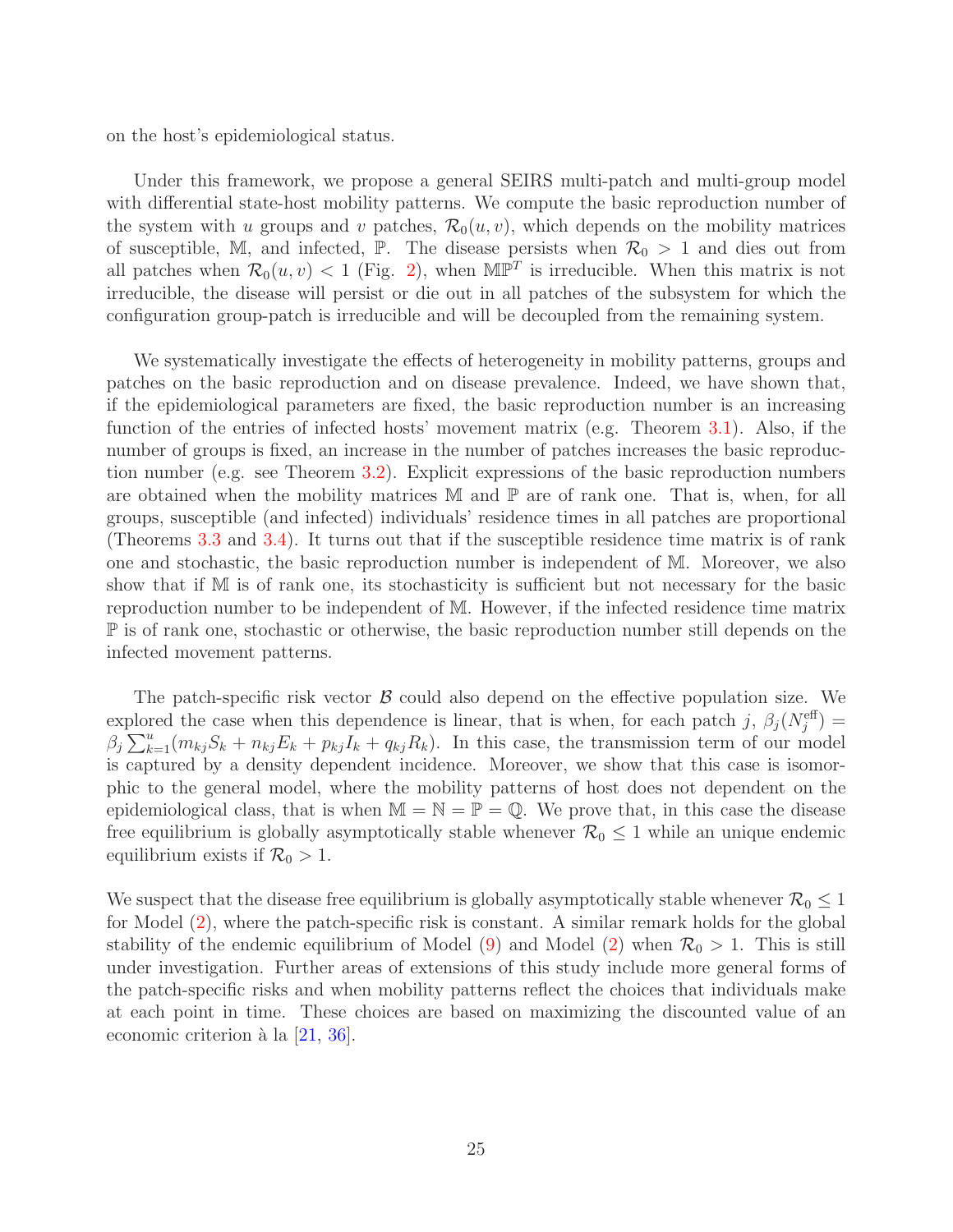## Acknowledgements

We are grateful to two anonymous referees and the handling editor Dr. Gabriela Gomes for valuable comments and suggestions that led to an improvement of this paper. We also thank Bridget K. Druken for the careful reading and constructive comments. A. Iggidr acknowledges the partial support of Inria in the framework of the program STIC AmSud (project MOSTICAW).

# <span id="page-25-0"></span>References

- <span id="page-25-3"></span>[1] R. M. Anderson and R. M. May, Infectious Diseases of Humans. Dynamics and Control, Oxford science publications, 1991.
- <span id="page-25-4"></span>[2] J. Arino, Disease in metapopulations model, in Modeling and dynamics of infectious diseases, Z. Ma, Y. Zhou, and J. Wu, eds., World Scientific Publishing, 65-123 ed., 2009.
- [3] J. Arino and S. Portet, Epidemiological implications of mobility between a large urban centre and smaller satellite cities, Journal of Mathematical Biology, 71 (2015), pp. 1243–1265.
- <span id="page-25-5"></span>[4] J. Arino and P. van den Driessche, Disease spread in metapopulations, in Nonlinear dynamics and evolution equations, X.-O. Zhao and X. Zou, eds., vol. 48, Fields Instit. Commun., AMS, Providence, R.I., 2006, pp. 1–13.
- <span id="page-25-10"></span><span id="page-25-9"></span>[5] A. Berman and R. J. Plemmons, Nonnegative matrices in the mathematical sciences., SIAM, 1994.
- <span id="page-25-6"></span>[6] N. P. BHATIA AND G. P. SZEGÖ, Stability Theory of Dynamical Systems, Springer-Verlag, 1970.
- <span id="page-25-7"></span>[7] D. Bichara and C. Castillo-Chavez, Vector-borne diseases models with residence times – a lagrangian perspective, Mathematical Biosciences, 281 (2016), pp. 128–138.
- [8] D. Bichara, S. A. Holechek, J. Velázquez-Castro, A. L. Murillo, and C. Castillo-Chavez, On the dynamics of dengue virus type 2 with residence times and vertical transmission, Letters in Biomathematics, 3 (2016), pp. 140–160.
- <span id="page-25-8"></span>[9] D. Bichara, Y. Kang, C. Castillo-Chavez, R. Horan, and C. Perrings, Sis and sir epidemic models under virtual dispersal, Bulletin of mathematical biology, 77 (2015), pp. 2004–2034.
- <span id="page-25-2"></span>[10] B. Bonzi, A. Fall, A. Iggidr, and G. Sallet. Stability of differential susceptibility and infectivity epidemic models. Journal of Mathematical Biology, 62(1):39–64, 2011.
- <span id="page-25-1"></span>[11] S. P. Blythe and C. Castillo-Chavez, Like-with-like preference and sexual mixing models, Math. Biosci., 96 (1989), pp. 221–238.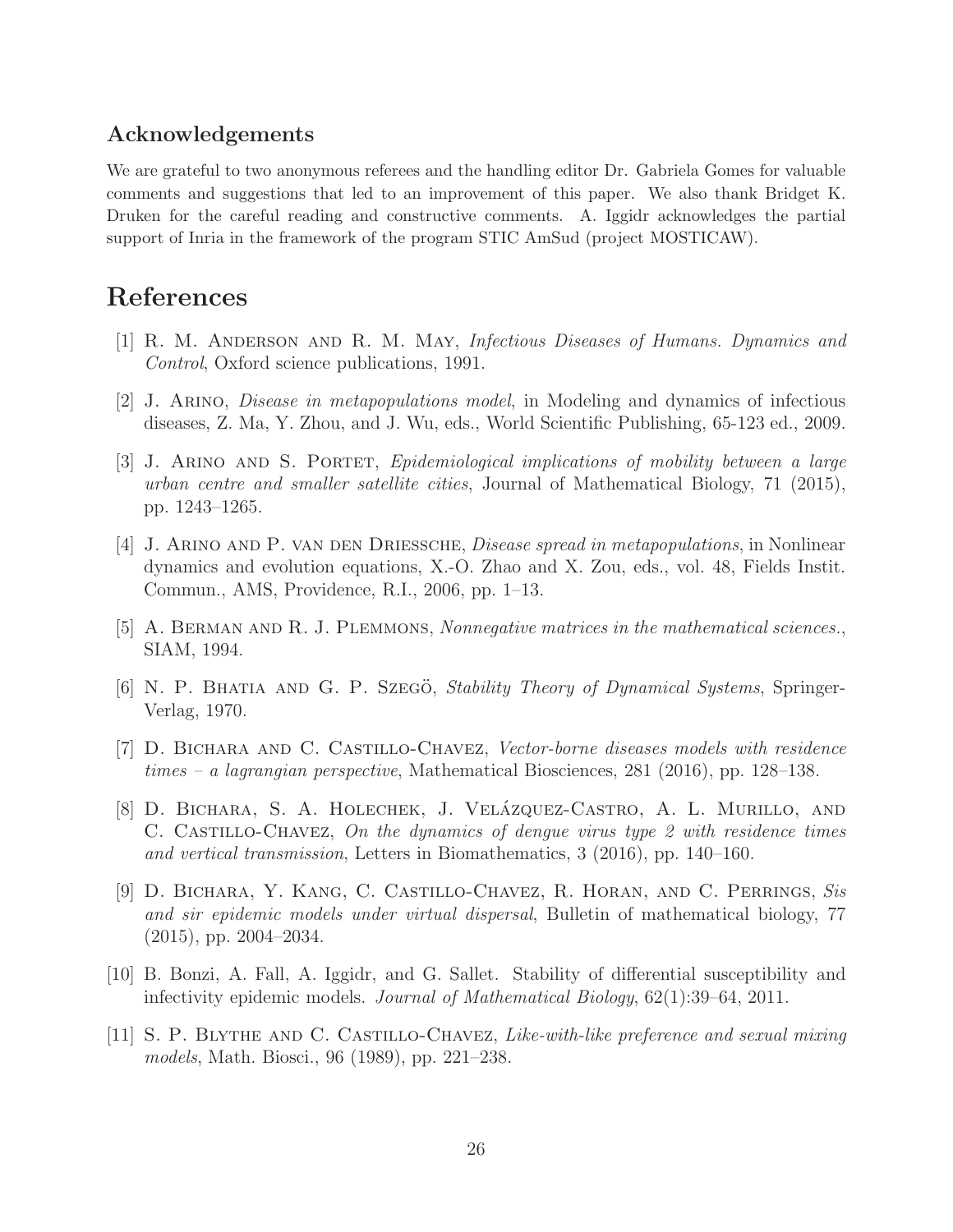- <span id="page-26-4"></span>[12] C. Castillo-Chavez, D. Bichara, and B. R. Morin, Perspectives on the role of mobility, behavior, and time scales in the spread of diseases, Proceedings of the National Academy of Sciences, 113 (2016), pp. 14582–14588.
- <span id="page-26-1"></span>[13] C. Castillo-Chavez and S. Busenberg, A general solution of the problem of mixing of subpopulations and its application to risk-and age-structured epidemic models for the spread of aids, Mathematical Medecine and Biology, 8 (1991), pp. 1–29.
- <span id="page-26-9"></span>[14] C. Castillo-Chavez and H. R. Thieme, Asymptotically autonomous epidemic models, in Mathematical Population Dynamics: Analysis of Heterogeneity, Volume One: Theory of Epidemics,, O. Arino, A. D.E., and M. Kimmel, eds., Wuerz, 1995.
- <span id="page-26-5"></span>[15] C. Cosner, J. Beier, R. Cantrell, D. Impoinvil, L. Kapitanski, M. Potts, A. TROYO, AND S. RUAN, The effects of human movement on the persistence of vectorborne diseases, Journal of theoretical biology, 258 (2009), pp. 550–560.
- <span id="page-26-8"></span>[16] O. Diekmann, J. A. P. Heesterbeek, and J. A. J. Metz, On the definition and the computation of the basic reproduction ratio  $R_0$  in models for infectious diseases in heterogeneous populations, J. Math. Biol., 28 (1990), pp. 365–382.
- <span id="page-26-7"></span><span id="page-26-0"></span>[17] J. Dushoff and S. Levin, The effects of population heterogeneity on disease invasion, Mathematical biosciences, 128 (1995), pp. 25–40.
- [18] S. Eckenrode, A. Bakullari, M. L. Metersky, Y. Wang, M. M. Pandolfi, D. GALUSHA, L. JASER, AND N. ELDRIDGE, The association between age, sex, and hospital-acquired infection rates: results from the 2009-2011 national medicare patient safety monitoring system, Infection Control & Hospital Epidemiology, 35 (2014), pp. S3– S9.
- <span id="page-26-6"></span>[19] J. A. FALCÓN-LEZAMA, R. A. MARTÍNEZ-VEGA, P. A. KURI-MORALES, J. RAMOS-CASTAÑEDA, AND B. ADAMS, Day-to-day population movement and the management of dengue epidemics, Bulletin of Mathematical Biology, 78 (2016), pp. 2011–2033.
- <span id="page-26-2"></span>[20] A. FALL, A. IGGIDR, G. SALLET, AND J.-J. TEWA, *Epidemiological models and lya*punov functions, Math. Model. Nat. Phenom, 2 (2007), pp. 62–68.
- <span id="page-26-11"></span>[21] E. Fenichel, C. Castillo-Chavez, M. G. Ceddia, G. Chowell, P. Gonzalez Parra, G. J. Hickling, G. Holloway, R. Horan, B. Morin, C. Perrings, M. SPRINGBORN, L. VALAZQUEZ, AND C. VILLALOBOS, Adaptive human behavior in epidemiological models, PNAS, (2011).
- <span id="page-26-3"></span>[22] H. W. HETHCOTE AND H. R. THIEME, Stability of the endemic equilibrium in epidemic models with subpopulations, Math. Biosci., 75 (1985), pp. 205–227.
- <span id="page-26-10"></span>[23] M. HIRSCH, The dynamical system approach to differential equations, Bull. AMS, 11  $(1984)$ , pp. 1–64.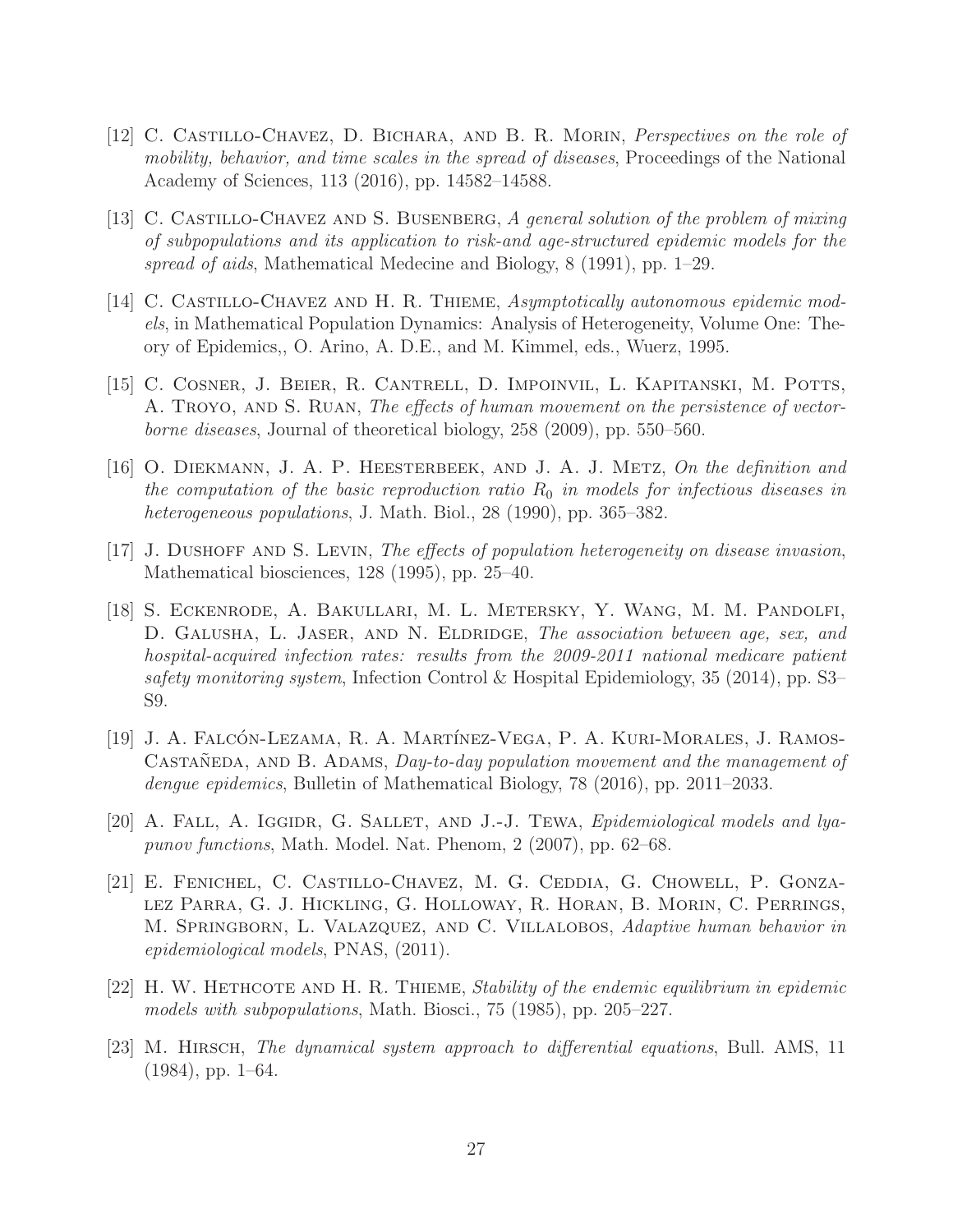- <span id="page-27-10"></span><span id="page-27-4"></span>[24] R. A. Horn, C. R. Johnson, Matrix Analysis, Cambridge University Press, 1985), New York.
- [25] W. Huang, K. Cooke, and C. Castillo-Chavez, Stability and bifurcation for a multiple-group model for the dynamics of hiv/aids transmission, SIAM J. Appl. Math., 52 (1992), pp. 835–854.
- <span id="page-27-7"></span>[26] A. IGGIDR, G. SALLET, AND M. O. SOUZA, On the dynamics of a class of multi-group models for vector-borne diseases, Journal of Mathematical Analysis and Applications, 2 (2016), pp. 723–743.
- <span id="page-27-8"></span><span id="page-27-3"></span>[27] A. IGGIDR, G. SALLET, AND B. TSANOU, Global stability analysis of a metapopulation sis epidemic model, Math. Pop. Stud., 19 (2012), pp. 115–129.
- [28] J. A. Jacquez, C. P. Simon, and J. Koopman, Core groups and the r0s for subgroups in heterogeneous sis and si models, in Epidemics models : their structure and relation to data, D. ed., ed., Cambridge University Press, 1996, pp. 279–301.
- <span id="page-27-2"></span>[29] J. A. Jacquez, C. P. Simon, J. Koopman, L. Sattenspiel, and T. Perry, modeling and analyzing HIV transmission : the effect of contact patterns, Math. Biosci., 92 (1988).
- <span id="page-27-9"></span>[30] V. Kaplan, D. C. Angus, M. F. Griffin, G. Clermont, R. Scott Watson, AND W. T. LINDE-ZWIRBLE, Hospitalized community-acquired pneumonia in the elderly: age-and sex-related patterns of care and outcome in the united states, American journal of respiratory and critical care medicine, 165 (2002), pp. 766–772.
- <span id="page-27-1"></span><span id="page-27-0"></span>[31] W. Kermack and A. McKendrick, A contribution to the mathematical theory of epidemics, Proc. R. Soc., A115 (1927), pp. 700–721.
- <span id="page-27-11"></span>[32] A. LAJMANOVICH AND J. YORKE, A deterministic model for gonorrhea in a nonhomogeneous population., Math. Biosci., 28 (1976), pp. 221–236.
- [33] J. P. LASALLE AND S. LEFSCHETZ, Stability by Liapunov's direct method, Academic Press, 1961.
- <span id="page-27-6"></span>[34] J. A. METZ AND O. DIEKMANN, The dynamics of physiologically structured populations, vol. 68, Springer, 2014.
- <span id="page-27-5"></span>[35] A. NOLD, *Heterogeneity in disease-transmission modeling.*, Math. Biosci., 52 (1980), p. 227.
- <span id="page-27-12"></span>[36] C. Perrings, C. Castillo-Chavez, G. Chowell, P. Daszak, E. P. Fenichel, D. Finnoff, R. D. Horan, A. M. Kilpatrick, A. P. Kinzig, N. V. Kuminoff, S. LEVIN, B. MORIN, K. F. SMITH, AND M. SPRINGBORN, Merging economics and epidemiology to improve the prediction and management of infectious disease, Ecohealth, (2014).